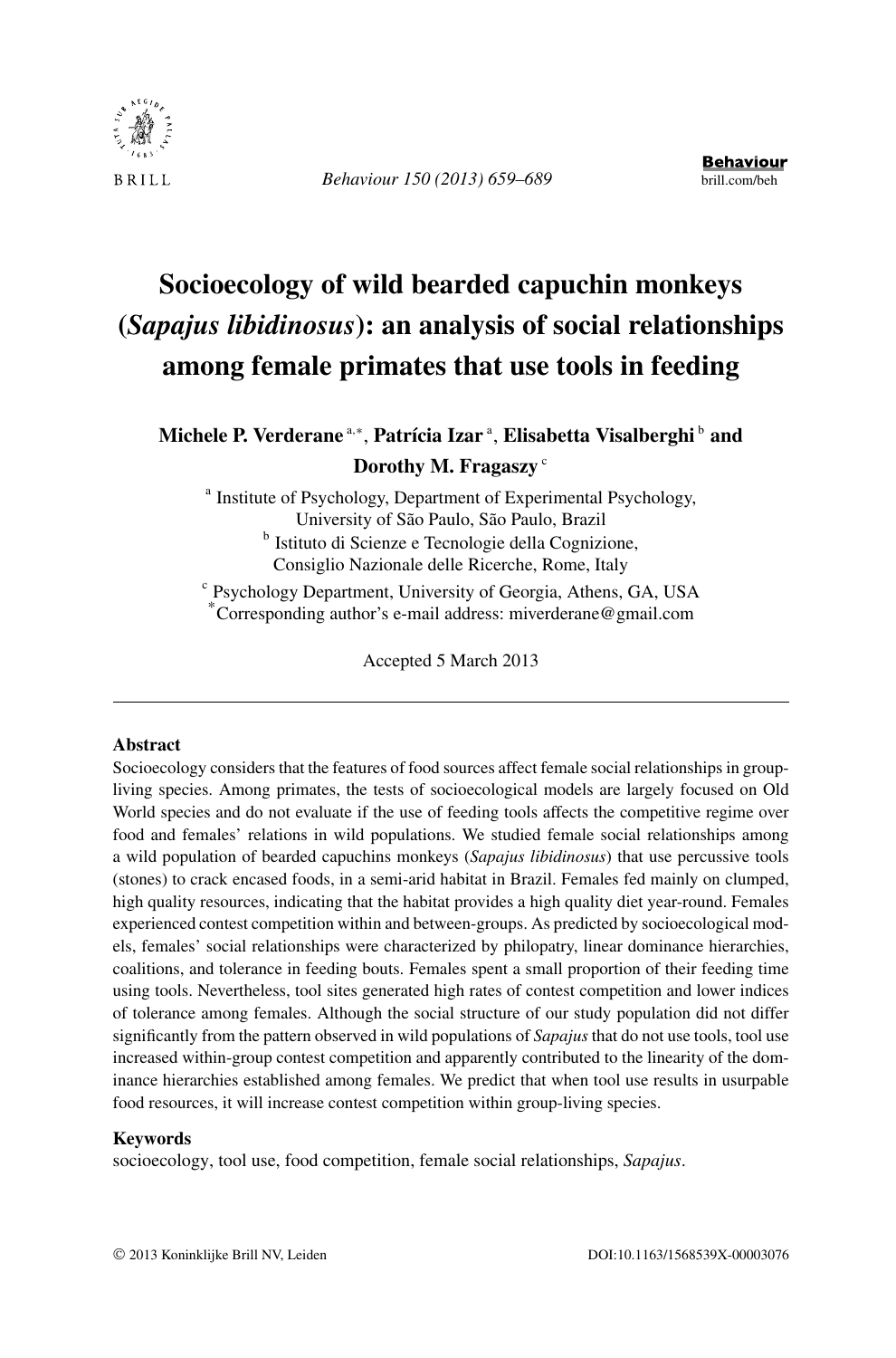# **1. Introduction**

Socioecology intends to explains the evolution of social behavior as the collective result of individual adaptive strategies to deal with factors influencing individual fitness, particularly the distribution of risks and resources in the environment (Kappeler & van Schaik, 2002), controlling for the effects of phylogenetic inertia (Rendall & Di Fiore, 2007). One key aspect that affects individual strategies is sex, since males and females differ in reproductive physiology and investment in offspring, thus being limited by different factors (Trivers, 1972). Because females' reproductive success is affected by quantity and quality of food intake (Wrangham, 1980), socioecological models of primate social systems assume that females distribute themselves in the environment in relation to risks (predation and infanticide) and resources (key foods), whereas males distribute themselves in relation to the distribution of receptive females (Altmann, 1990). Group-living imposes costs to individuals that live together, especially increasing competition for limited resources among group members (Rubenstein & Wrangham, 1986). Feeding competition is considered the major cost of group-living for primate females (van Schaik, 1989; Isbell, 1991). Thus, the models assume that quality, distribution, and patch size of food sources determine the form and the intensity of food competition faced by females in a given population. The competitive regime, in turn, affects the pattern of social relationship established among them (Wrangham, 1980; Isbell, 1991; but see Sterck et al., 1997 for additional factors affecting females social relationships).

According to socioecological models, females can compete directly (contest competition) or indirectly (scramble competition) for food, both within and between groups (van Schaik, 1989). Within-group contest competition should prevail when females rely mainly on usurpable foods (*sensu* Isbell & Pruetz, 1998: i.e., if it can be taken from a lower-ranking individual). This occurs when foods are spatially clumped in the habitat and of intermediate size relative to group size, so that not all group members can feed in it at the same time (van Schaik, 1989; Janson, 1990; Isbell et al., 1998; Pruetz & Isbell, 2000; Chancellor & Isbell, 2009). Foods that take an intermediate length to deplete are usually more usurpable than foods that are depleted quickly or slowly because intermediate residence times increase the chances of one or some individuals excluding others from accessing the resource (Isbell  $\&$ Van Vuren, 1996; Isbell et al., 1998). Thus, usurpability is considered to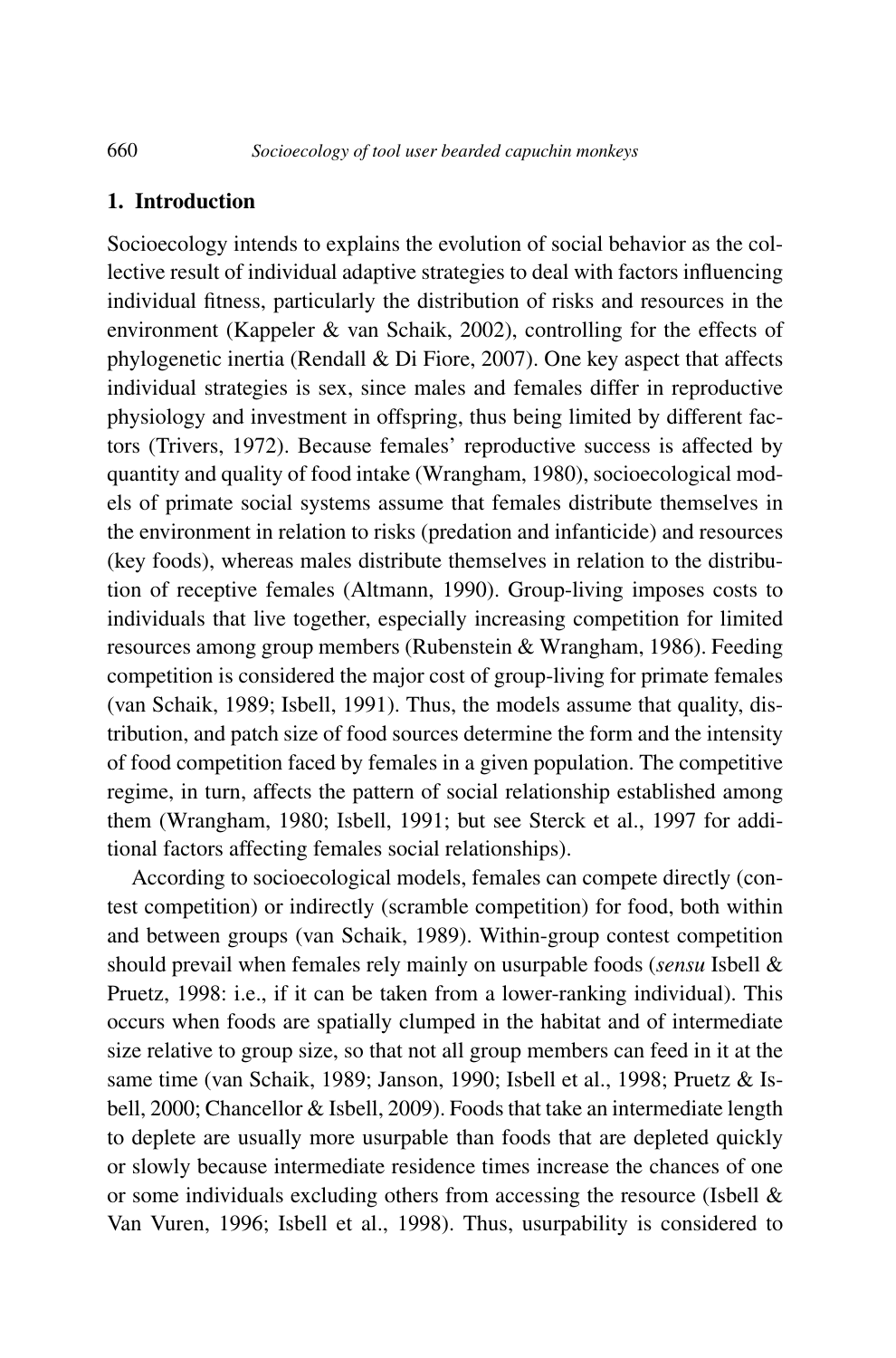promote agonistic interactions within groups. Within-group scramble competition should prevail when females rely mainly on foods that are evenly distributed, highly dispersed in the habitat or very large relative to group size. These foods do not need or cannot be usurped, either because they are found in all parts of the environment, or because they are small or too large to be defended respectively, so that no individual can exclude others. Betweengroup contest and scramble competition depend on the abundance of food resources and the population density in the habitat (Janson & van Schaik, 1988), but scramble competition between groups is not considered to affect female social relationships in group-living primates (van Schaik, 1989).

The combination of the modes and intensity of food competition experienced by female primates should lead to specific patterns of social relationships among them (Sterck et al., 1997). Thus, in the face of scramble competition or no competition, females are expected to establish egalitarian relations and may transfer from their natal group. In the face of contest competition between groups, females are expected to establish egalitarian relations with each other and remain in their natal group to help relatives in disputes between groups. In the face of contest competition within groups, females are expected to establish nepotistic relationships, linear dominance hierarchy, and remain in their natal groups to avoid losing the support of allies in contest competition within groups. When contest competition within groups is associated with contest competition between groups, dominant females are expected to be tolerant towards subordinate ones (allowing them to have regular access to key foods; van Schaik, 1989) to prevent losing their support during disputes between groups (Sterck et al., 1997). Females may transfer when within-group contest competition is low because there would be few benefits from establishing dominance hierarchies or using coalitions to compete for food. But females may also transfer from their natal group due to other factors, such as increased food competition (Isbell & Van Vuren, 1996), infanticide risk (Sterck et al., 1997; Jack & Fedigan, 2009), or when their chances of reproductive success within that group are lower than in another group (Isbell & Van Vuren, 1996).

In spite of some discrepancies between the socioecological models and actual field data, particularly concerning the predictions of female social relationships as categorical systems that do not account for the great diversity observed among living primates (Strier, 2009) and the assumption that folivorous primates do not face the effects of contest competition over food (e.g.,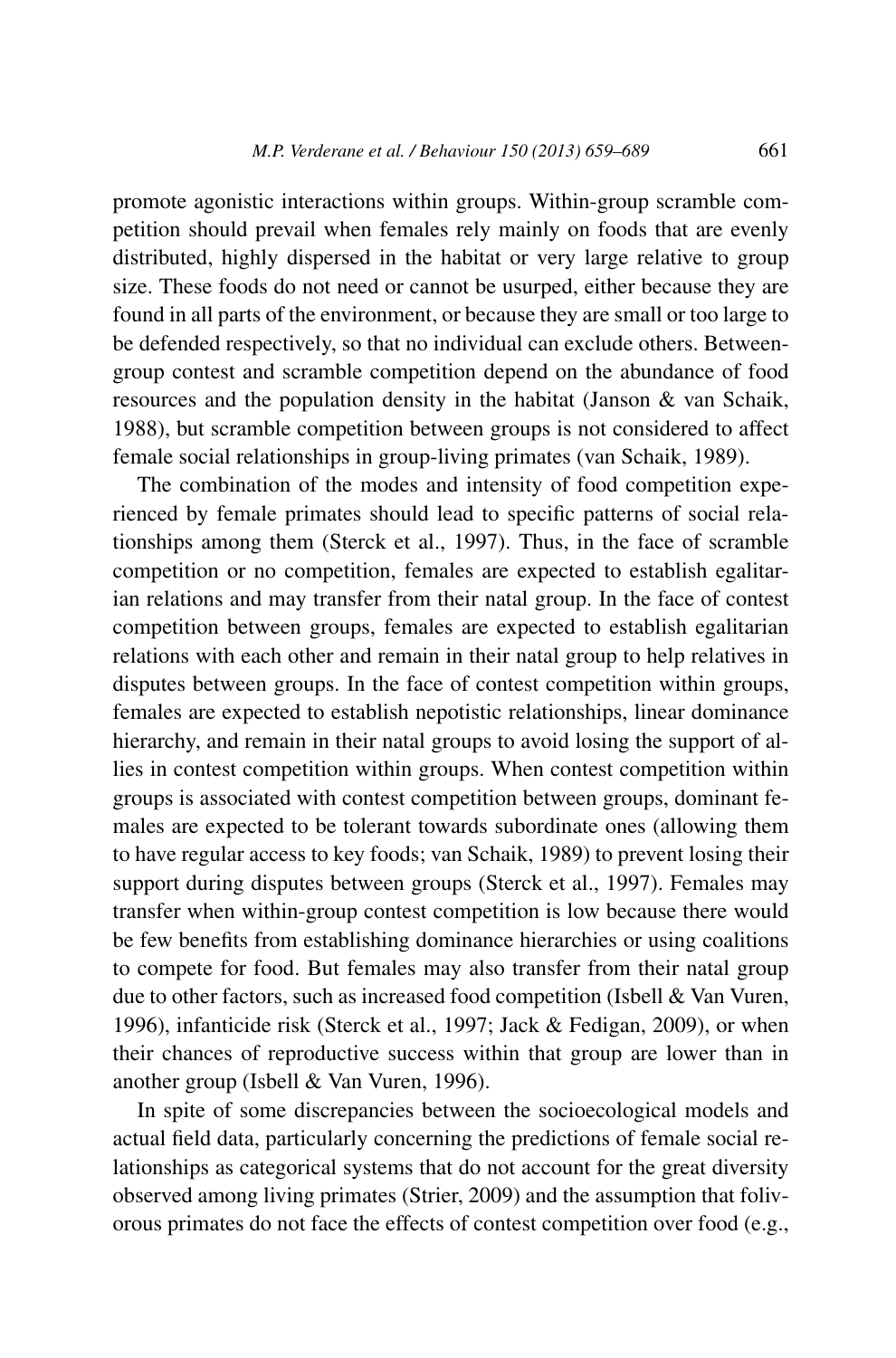Harris, 2006; Snaith & Chapman, 2007), the link between the features of food resources, competitive regimes and social relationships among females have been supported by several field studies, primarily for cercopithecoids (e.g., Nakagawa, 2008; Teichroeb & Sicotte, 2009) and lemurs (e.g., White et al., 2007; Dammhahn & Kappeler, 2009). However, the extent to which between-group contest competition affects the social relationships among primate females remains unclear, since only few studies support this prediction (Koenig, 2000; Lu et al., 2008). Moreover, the tests of socioecological models concern primates that do not use tools. Thus, to our knowledge, no studies have analyzed the features of feeding tool sites and whether tool use impacts competitive regimes and female social relationships.

In this context, tufted capuchin monkeys (genus *Sapajus*, Lynch Alfaro et al., 2012a, b) are suitable subjects to test socioecological models because they have a wide geographic distribution, occupying different ecosystems, and present variable and complex social organization and social structure. To date, systematically socioecological studies are restricted to wild populations living in forest habitats (e.g., Amazon: Izawa, 1980; Janson, 1985; Spironello, 2001; Atlantic Forest: Izar, 2004; Lynch Alfaro, 2007; and semideciduous forest of South America: Di Bitetti, 2001). Although studies of wild populations inhabiting savannah-like environments, such as *Cerrado* and *Caatinga*, have just begun, they are revealing striking features of these populations, particularly, the spontaneous use of tools to access and process embedded foods as a widespread behaviour among wild bearded capuchin monkeys (*S. libidinosus*) (Ottoni & Izar, 2008). Considering that studies of capuchins in forest habitats have found variability in the pattern of group cohesion, in female social relationships, and female dispersal (Izar, 2004; Lynch Alfaro, 2007), investigating the ecology and social behavior of toolusing capuchins in savannah-like environments can provide an interesting new test of socioecological models relating food resources and tool use to social relationships among females.

Here we analyzed two years of data on feeding behaviour, food sources size, competitive regimes and female social relationships of a tool-using population of *S. libidinosus*. We aimed at investigating if the features of food sources and of tool sites affect the competitive regime and social relationships among females in the directions predicted by the socioecological model (Sterck et al., 1997). Capuchin monkeys in this population routinely use stones (hammers) to pound open nuts placed on anvils (Fragaszy et al.,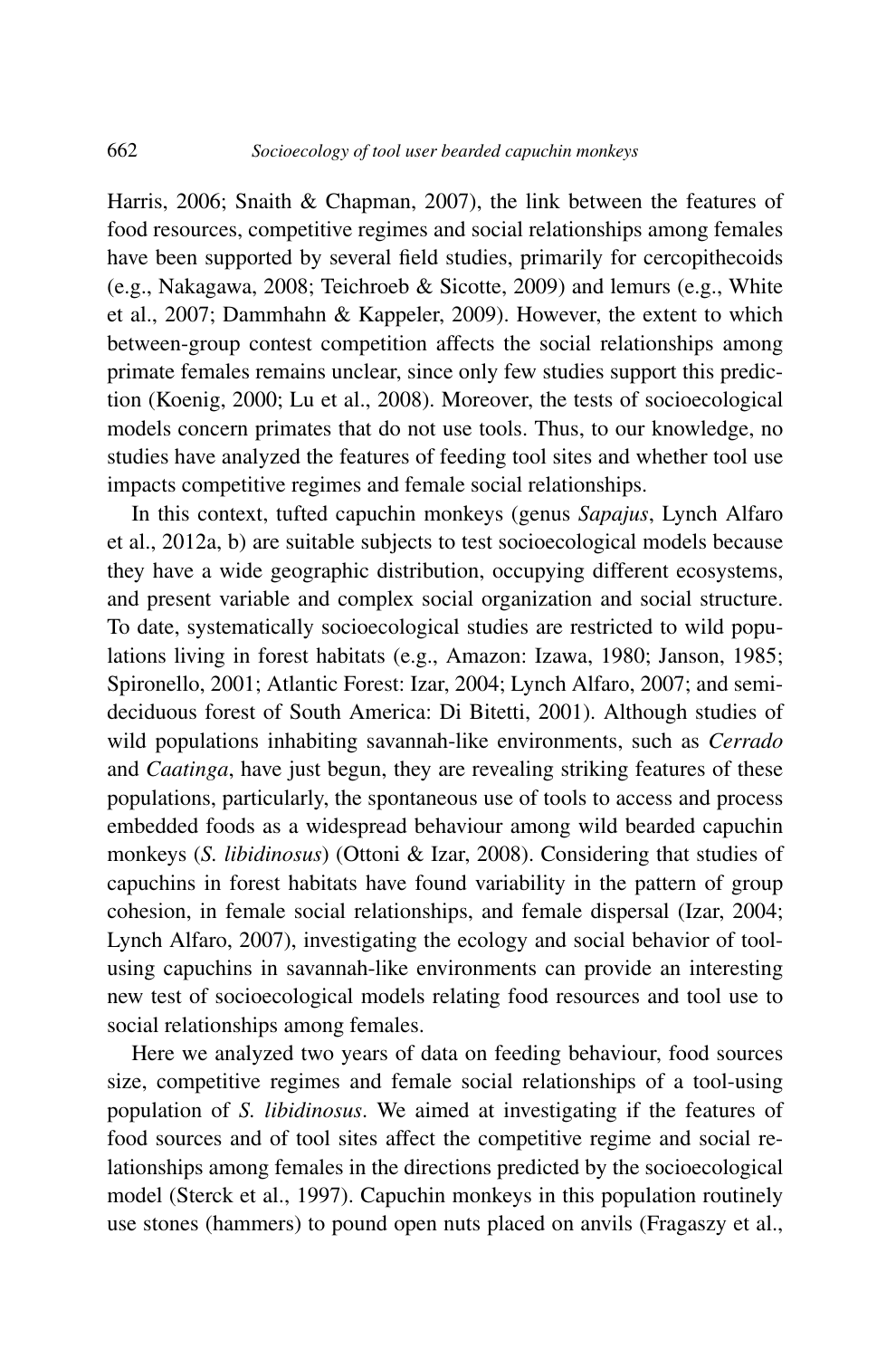2004). Although a tool site is not itself a food resource, we hypothesized that the tool sites could generate competition among females within a group in the same way as a clumped food source. Previous studies suggested that the tool sites (i.e., sandstone or wooden anvils and a stone tool used as hammer) in the study area have a clumped distribution (Visalberghi et al., 2007; details are presented in Methods). Thus, we predicted that tool sites could be usurpable food sites and, as a consequence, would cause contest competition. Alternatively, because tool use might be valuable to others in the group besides the tool user (e.g., immatures not yet proficient at using tools), through distribution of food (Ottoni & Izar, 2008), and through positive social support for learning (Coussi-Korbel & Fragaszy, 1995; van Schaik et al., 1999), it is possible that the tool sites, even if usurpable, do not promote contest competition as do other usurpable food sources. Because there is substantial evidence that primate diet changes in accordance to seasonality of climatic variables affecting food availability (e.g., Chapman, 1987; Garber, 1993; van Doorn et al., 2010), which might lead to variation in food competition (e.g., Koenig, 2000), and because in our study site there is a severe seasonality in rainfall distribution (see Methods), we conducted all analyses considering the effect of season.

# **2. Methods**

# *2.1. Study site*

The study was carried out at Fazenda Boa Vista (hereafter FBV), a flat open woodland area located in the northeastern Brazilian state of Piauí (9°39 S, 45°25 W), within a transition zone between Cerrado and Caatinga habitats (Oliveira & Marquis, 2002). The region has a highly seasonal rainfall distribution with a clear dry season (lasting from May to September) and a wet season (lasting from October to April) (Viana et al., 2010). During the study period (from May 2006 to April 2008) the average annual rainfall was 1289 mm (24.5 mm in the dry season and 1265 mm in the wet season) and mean daily temperature was  $27^{\circ}C$  (26.7 $^{\circ}C$  in the dry season and 27.5°C in the wet season) (for details see Spagnoletti et al., 2012). The vegetation is a mosaic of physiognomies comprising sandy plains, marshes, cliffs and plateaus, mostly composed by small (3–5 m tall) xeromorphic and scleromorphic trees (for details, see Visalberghi et al., 2007). Palms of *Attalea barreirensis*, *Astrocaryum campestre*, *Attalea* sp. and *Orbignya* sp. are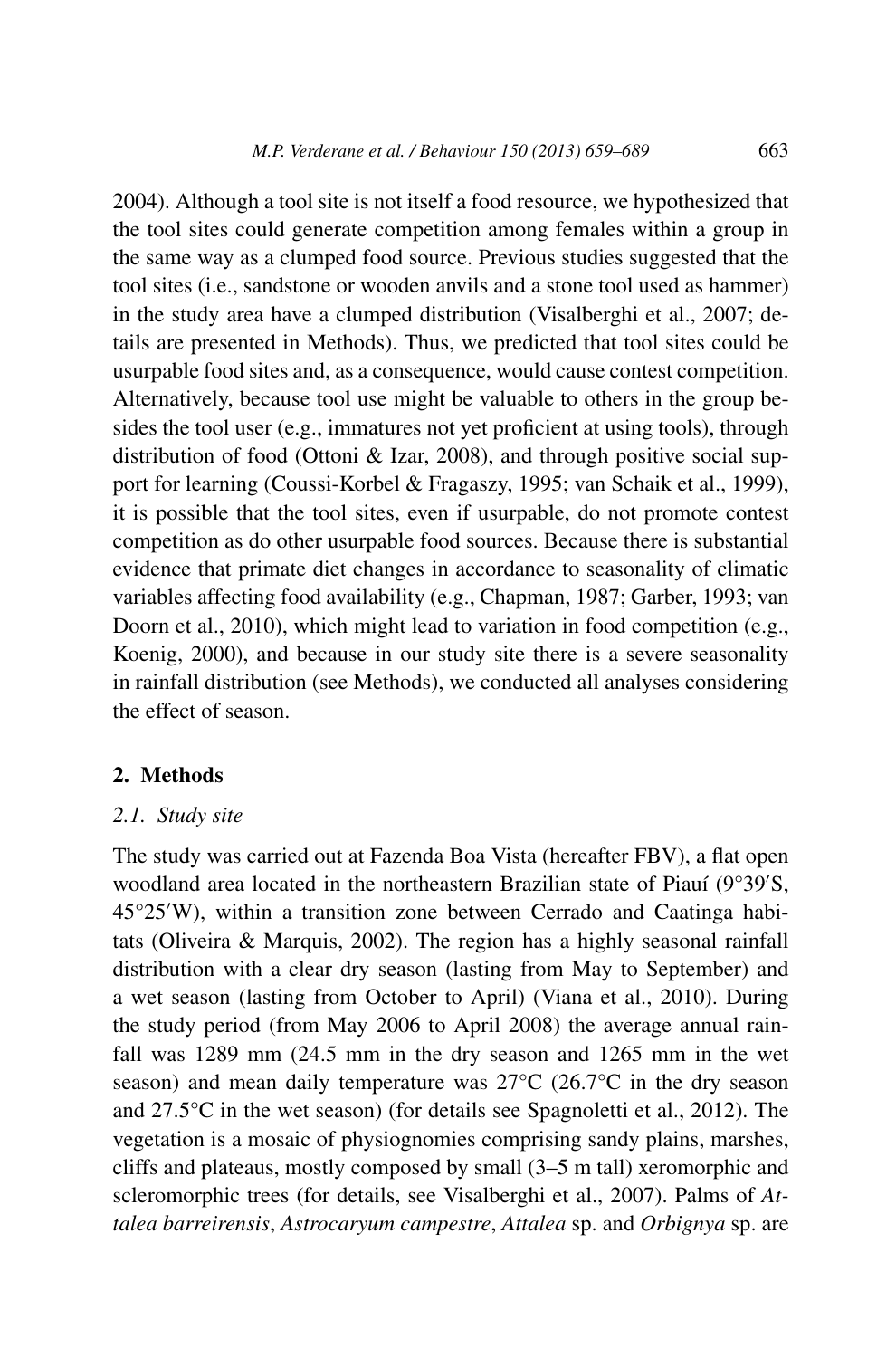abundant in sandy plains (see below) and are an important food source for capuchin monkeys in FBV (Visalberghi et al., 2008). Monkeys consume the mesocarp of the palm nuts without tools, and access the endosperm with stone tools.

Based on a monthly census conducted during the study period, population density of *S. libidinosus* in the study site was estimated at 2.3 individuals/ $km^2$  and four species of potential predators of primates were identified: two carnivores (*Puma concolor* and *Eyra barbara*), one large aerial raptor (*Gernoaethus* sp.) and one constrictor snake (*Boa* sp.) (Verderane, 2010).

# *2.2. Study group and observation period*

We studied 12 females (9 adults and 3 juveniles up to 4 years old) from two wild groups of *S. libidinosus* (5 from ZA group and 7 from CH group). The size of ZA ranged from 8 to 14 individuals (4–5 adults, 0–4 subadult males, 2–4 juveniles and 2–3 infants) and the size of CH group from 17 to 19 individuals (6–8 adults, 4 subadult males, 4–5 juveniles and 3–5 infants). During the study period CH was provisioned (for 39 of 75 days of observation) with fresh fruits, vegetables and water in a selected area (field laboratory), for an average of 3082  $\pm$  908 kcal/day of provision (about 197  $\pm$  56 kcal/day per individual; Spagnoletti et al., 2012). Nevertheless, CH mainly fed on naturally available items (Verderane, 2010).

ZA was followed from May 2006 to April 2008, totalling 1466 h of group follows, and CH was followed from February 2007 to April 2008, totalling 542 h of group follows. Each group was followed daily from dawn to dusk, 4–17 days per month. Capuchins were fully habituated to human observers and individually recognized.

# *2.3. Data collection and measures*

# *2.3.1. Feeding behaviour and diet*

Data on time allocated by females to feeding (including searching, manipulating and ingesting) on different food items were recorded using scan sampling (Altmann, 1974) of 10 min with 10 min between the end of one sample and the start of the next. Females' diet was summarized as the mean monthly proportion of scans per individual devoted to consumption of pulp of fruits (including mesocarp of palm nuts), seeds, flowers, nectar, endosperm (foods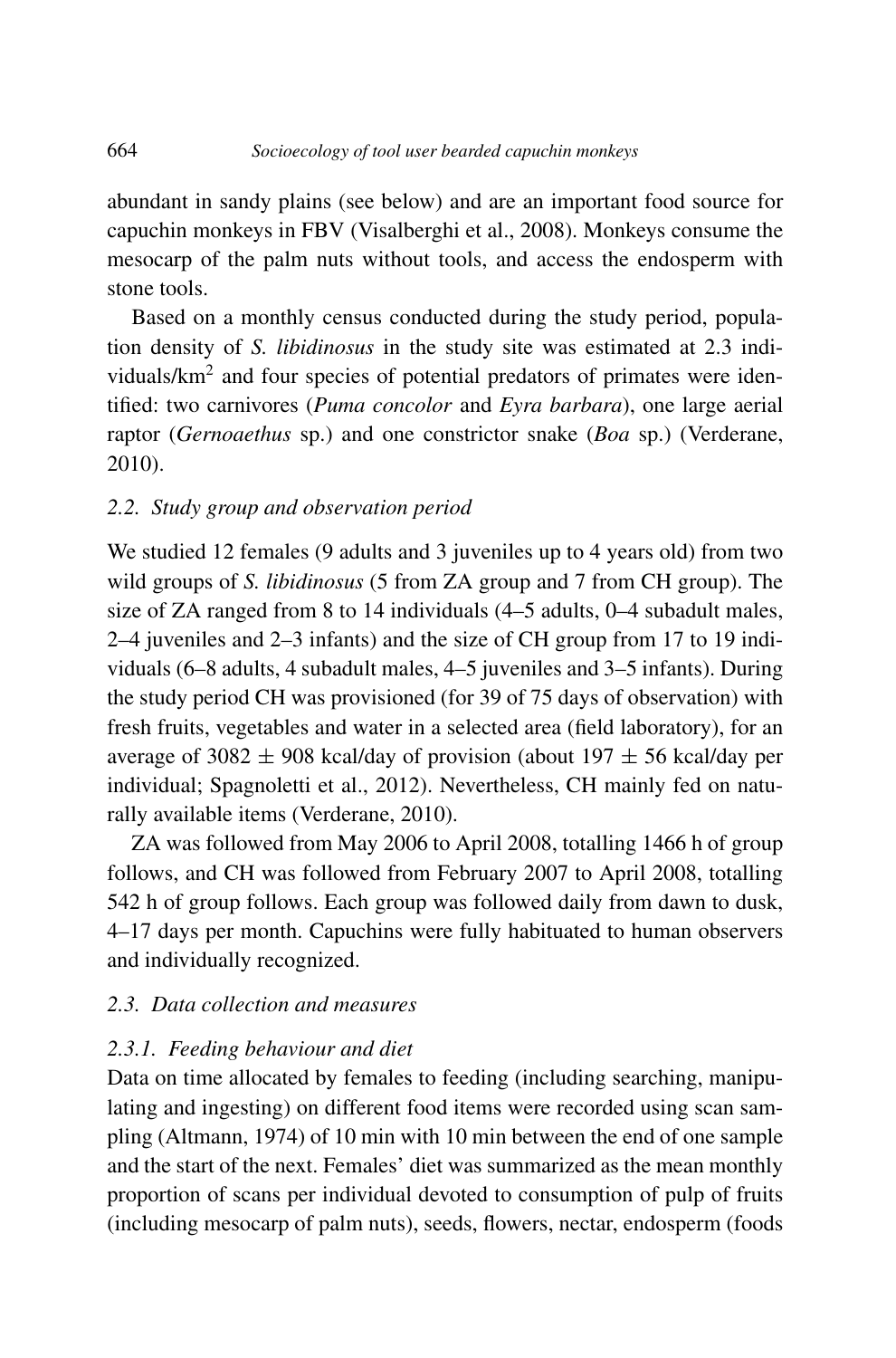obtained with tools, mainly endosperm of palm nuts), leaves (the base of bromeliad leaves and grass), roots, invertebrates, vertebrates and provisioned foods (for CH). Each female was sampled in at least 44% of 5139 scans recorded for ZA and in 53% of 2140 scans recorded for CH. Because the vegetation in FBV is low and sparse and the study groups were cohesive and habituated to observers, for most of the study period M.P. Verderane (hereafter MPV) and two field assistants were able to conduct observations at a very close distance (1–10 m) from the animals and to move freely around them during scan samples.

# *2.3.2. Features of food sources*

We measured the size of three types of food sources: (1) trees (where the monkeys fed on pulp of fruit, seed, nectar and flower); (2) palms (where the monkeys fed on pulp of nuts [mesocarp] and drank water [liquid endosperm]); and (3) tool sites (a stone or wood surface [anvil] with at least one hammer stone present, where encased fruits are processed). These food sources were considered to be potentially clumped or patchy because on the one hand they could be contested (e.g., Wrangham, 1980; Chancellor & Isbell, 2009) and on the other hand they could be shared by at least two group members (Boinski et al., 2002), as opposed to dispersed and evenly distributed sources that could not support two individuals at a time (insects, vertebrates, grass leaves, and roots). A potentially clumped food source was additionally defined as an area where the animals could feed and move continuously (White & Wrangham, 1988). Thus, two or more trees or palms of the same species were considered a unique food source if their canopies were united. Tool sites separated by less than 30 cm were also considered as a single tool site, since a monkey could move from a tool site to another in a single jump. However, we also recorded if the group was split and feeding in more than one potentially clumped food source (trees, palms or tool sites) at the same time and labelled this as simultaneous feeding (hereafter simultaneous, see below). The mean monthly density of palms with nuts in FBV was estimated as  $21.5 \pm 9.5$  individuals/ha (Verderane, 2010, see Izar et al., 2012 for methodology description of palm phenology) and the most important species for capuchin monkeys have a subterraneous stem and usually produce a single cluster of nuts at ground level (except *Mauritia flexuosa*). The mean density of tool sites was calculated as 1.82 tool sites/ha, with mean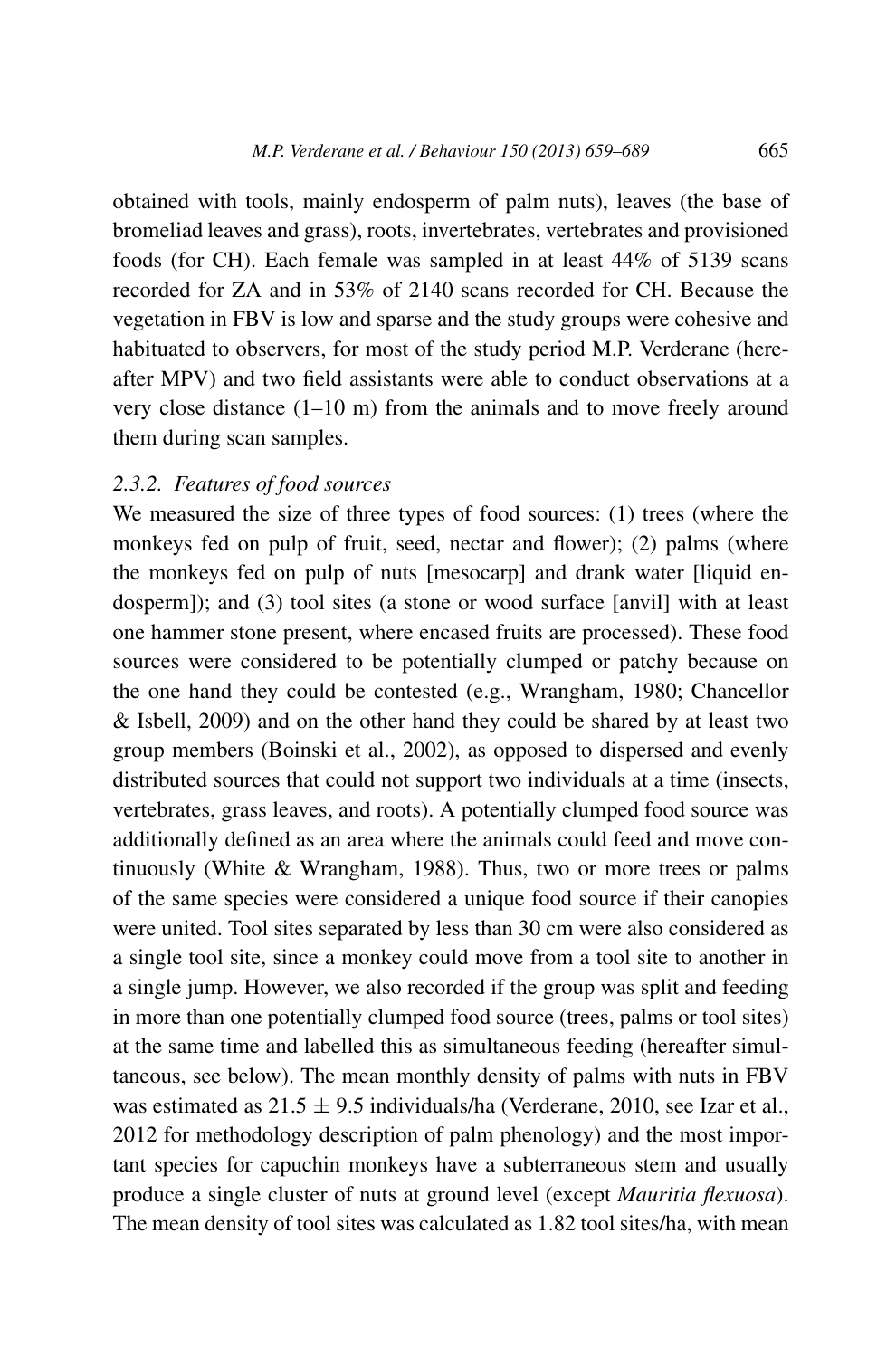size  $1.89$  m<sup>2</sup>, and 1.1 hammer stones available per anvil (Visalberghi et al., 2007).

The size of potentially clumped food sources was estimated according to (1) food site residence time (hereafter residence time; cf., Chancellor & Isbell, 2009), and (2) feeding unit size during feeding bouts in potentially clumped sources recorded by feeding tree focal sampling method (Strier, 1989). Residence time was measured as the interval between when the first individual started and when the last individual stopped feeding in a given clumped food source, subtracting the amount of time in which the monkeys did not feed (cf., Vogel & Janson, 2007). Each record of residence time in a given source was considered a feeding bout for analysis purposes. Feeding unit size was measured as the number of individuals that fed simultaneously at the same food source (cf., Izar, 2004). All group members were considered in these measurements. If monkeys fed at the same food source at different turns in the same day, we summed the duration of each bout and considered them as a single episode. In simultaneous feeding in clumped food sources (as defined above), we calculated the residence time and the feeding unit size for the entire set of trees, palms or tool sites exploited at the same time. Thus, we were able to record the actual proportion of group members that could feed at the same time on a given potentially clumped source or in simultaneous clumped sources, and the proportion of group members effectively excluded from these resources. These data were used to verify whether these sources could actually be considered clumped, and of intermediate size relatively to group size, the features relevant to the models' predictions. These episodes were recorded by two observers (MPV and one field assistant), that were able to record up to two food sources each, thus, together were able to record up to four food sources for a simultaneous episode. Specifically, each observer used a notebook to note the time and identification of the first group member to arrive at the source and the identification of each successive arrival, and the time of the last departure. The two field assistants that helped in this data collection were trained by MPV over four months until inter-observer reliability reached 85%. During this phase, inter-observer reliability was checked every day on individual recognition, time spent on a food source, and on behavioural categories. Because the vegetation in FBV is low and sparse and most trees present relatively open canopies (even in the wet season), the observers were able to collect detailed episodes of feeding in clumped food sources.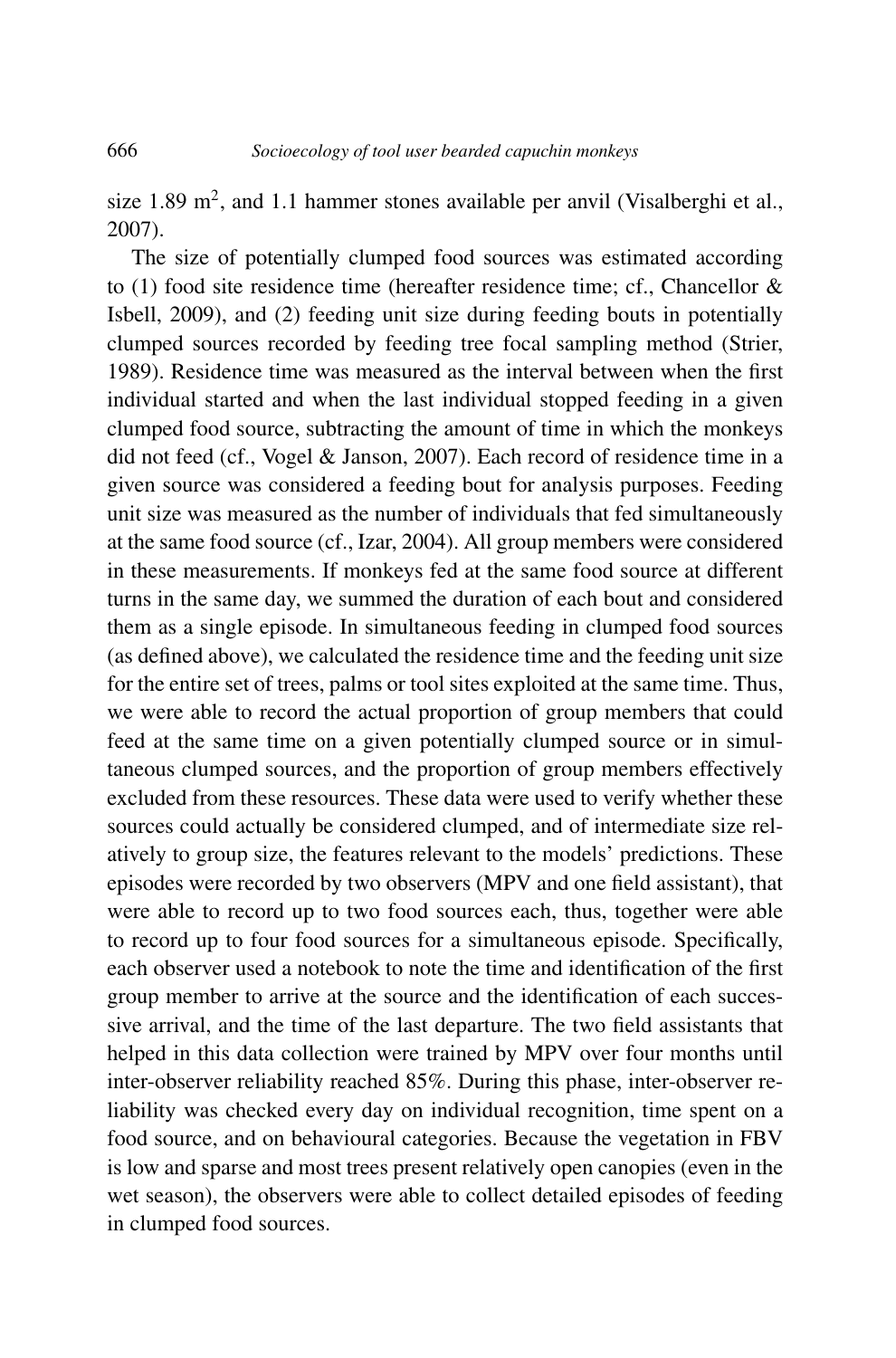# *2.3.3. Competitive regime and female social relationships*

The rate of food-related agonistic interactions among females is the most important index to access the intensity of contest competition over foods, within and between groups (Isbell, 1991). Thus, in order to verify if females in FBV faced contest competition within their group, we recorded 'all occurrences' (Altmann, 1974) of dyadic agonistic interactions involving females that included (1) physical aggression (biting, slapping, fur or tail-pulling), (2) chases (pursuing another), (3) nonphysical threats (facial threats and body displays) and (4) displacements (moving away when another is approaching or taking the place of another). The chance of missing an agonistic event was low since visibility conditions at the study site were excellent, the study groups were highly cohesive at all times, and agonistic behaviours were conspicuous, including vocalizations that attracted the attention of the observers (for further details, see Izar et al., 2012). Whenever possible the identity of participants, the context, and the results of aggressive interactions were recorded. The agonistic interactions were considered to be food-related when at least the loser participant was engaged in feeding or foraging at the onset of the interaction (cf., Pruetz & Isbell, 2000). Whenever possible we recorded the food item contested. The hierarchical dominance relationships among females were determined on the basis of direction of agonistic dyadic interactions in which we could determine a clear aggressor and a clear receiver of the threat. We calculated the degree of linearity and the percentage of reversals against the hierarchy (i.e., interactions below the diagonal of the dominance matrix) of the hierarchical dominances using the directional consistency index (hereafter directional index) (van Hooff & Wensing, 1987), which is considered particularly appropriate for group samples smaller than six members (e.g., Chancellor & Isbell, 2009). Directional index ranges from 0 to 1 (where 0 is a completely nonlinear system and 1 is completely linear) and was calculated by  $(H - L)/(H + L)$ , where *H* is the total number of agonistic interactions in the direction of higher frequency and *L* is the total number of agonistic interactions in the direction of lower frequency (cf., Chancellor & Isbell, 2009). Coalitions involving females (when an individual actively supported another in an agonistic interaction with a third party) were collected using all occurrences method.

In this study we adopted the notion that feeding at the same time in the same potentially clumped food source is indicative of tolerance among females (van Schaik, 1989; Sterck et al., 1997; Belisle & Chapais, 2001;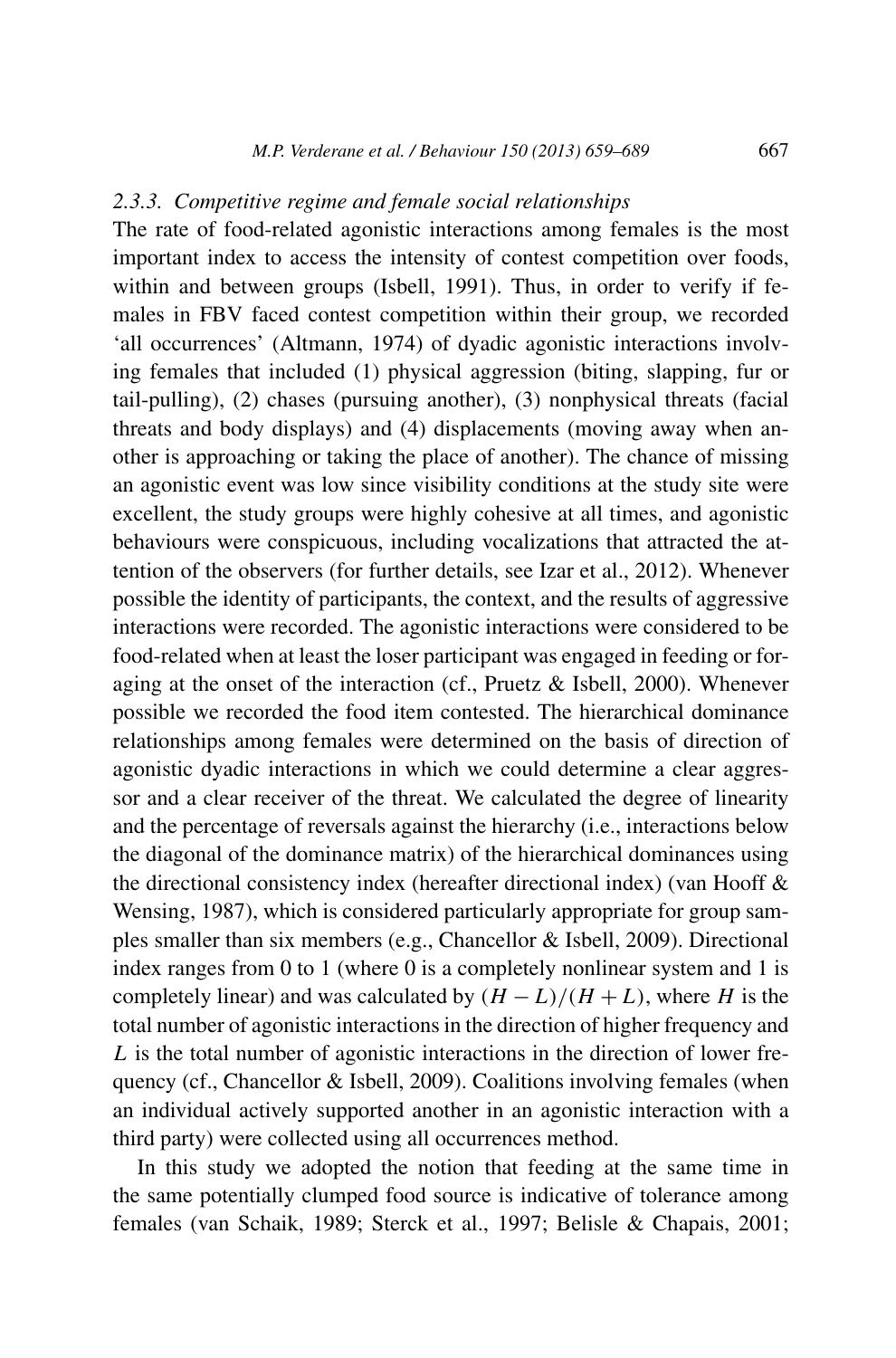Boinski et al., 2002). As Belisle & Chapais (2001), we considered that if contest competition regulates access to food, when a food can be usurped from one individual by another, co-feeding is evidence of tolerance. Therefore, we evaluated tolerance among females during episodes of feeding on potentially clumped food sources using the Simple Ratio association index  $(SR<sub>XY</sub> = a/a + b + c$ , where  $a = N$  episodes in which *X* and *Y* were feeding together at the same food source;  $b = N$  episodes in which *X* was feeding on a potentially clumped food source and *Y* was not; and  $c = N$  episodes in which *Y* was feeding on a potentially clumped food source and *X* was not) (Cairns & Schwager, 1987). The Simple Ratio association index (hereafter association index) was calculated for each pair of females in the three types of potentially clumped food sources. The closer the index is to 1.0, the greater the tolerance. In order to investigate if dominant females were tolerant to subordinate females in feeding sources, we classified females of each group as (1) high rank (ZA:  $N = 2$ ; CH:  $N = 2$ ), (2) middle rank (ZA:  $N = 2$ ; CH:  $N = 2$ ) or (3) low rank (ZA:  $N = 1$ ; CH:  $N = 3$ ) and compared the mean association index of high rank–high rank dyads; high rank–middle rank, high rank–low rank, middle rank–middle rank; middle rank–low rank, and low rank–low rank dyads in each type of potentially clumped source.

To test if females in FBV faced contest competition between groups we recorded all occurrences of agonistic encounters between ZA and CH and between these groups and other groups of *S. libidinosus*, noting the location, behavior of the animals and the outcome of each encounters.

The location of the study groups was recorded at 20-min intervals using a GPS device (Garmin e-Trex) in order to calculate daily travel distance used to evaluate if females in FBV experienced within-group scramble competition. Daily travel distances were calculated as the sum of distances between each pair of consecutive points the animals crossed in one day. The mean monthly daily distances were calculated using the data from days in which the observers had the monkeys in view for the entire day (179 days for ZA and 126 days for CH). Within-group scramble competition was also evaluated as per capita individual minutes of feeding (PCIM  $=$  IM (individual minutes)/group size;  $IM =$  residence time  $\times$  feeding unit size) (Janson, 1988). For each group, data were summarized as mean monthly PCIM and IM in the three types of potentially clumped sources.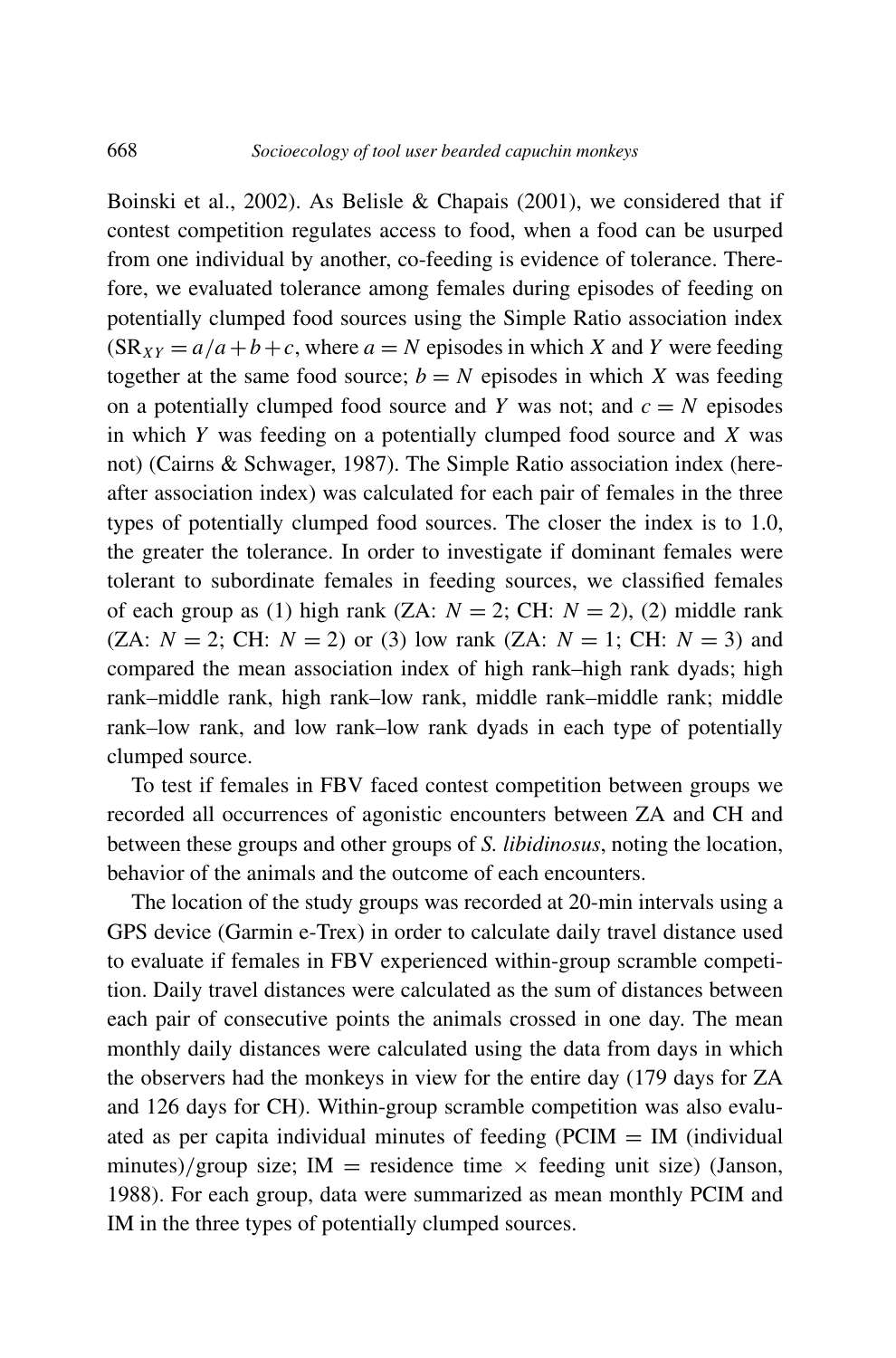#### *2.3.4. Statistical analyses*

Because the study groups differed in relation to provision of food (provisioned *vs* non-provisioned) and period of data collection (24 months for ZA and 15 months for CH), data on feeding behaviour, potentially clumped food sources size, contest and scramble competition, and female social relationships they were analyzed separately. According to the Shapiro–Wilk test, with significance set at 0.05, all data presented here have a normal distribution.

GLM tests were used to verify the effect of season on (1) mean monthly residence time, feeding unit size, individual minutes of feeding (measured as IM), per capita individual minutes of feeding (measured as PCIM), and the rate of feeding bouts in the three types of potentially clumped food sources, (2) monthly rate of agonistic interactions involving adult females, (3) monthly daily travel distance (for this last analysis, we also used data collected by N. Spagnoletti, so these analyses account for the period July 2006–April 2008) and (4) mean association index obtained for each female in each type of potentially clumped food source. GLM test was also used to verify if there was difference in the proportion of females' feeding scans devoted to the consumption of clumped *vs* evenly distributed or dispersed resources. GLMM test was employed to verify if the proportion of females' feeding scans devoted to different food items varied between-seasons. In this analysis, we used females and food items as random factors, season as independent variables and proportion of feeding scans spent in each kind of food item as the response variable (dependent variable).

Chi square tests were used to examine (1) if the frequency of within group food-related aggression involving females differed from the expected calculated by the percentage of time spent feeding on each food item and (2) if the frequency of coalition bouts between females and other age/sex class differed from the expected by the number of available partners in the group. Because females in FVB are philopatric and males disperse from their natal groups (Izar et al., 2012), we assume that relatedness between females is greater than between females and males and between males. Thus, if females are nepotistic, we expect higher frequency of coalition between females than between other age/sex classes.

We used Pearson correlations to verify if residence time was correlated to feeding unit size in each type of clumped food sources. All statistical analyses were conducted using SPSS 13 for Windows, except for GLMM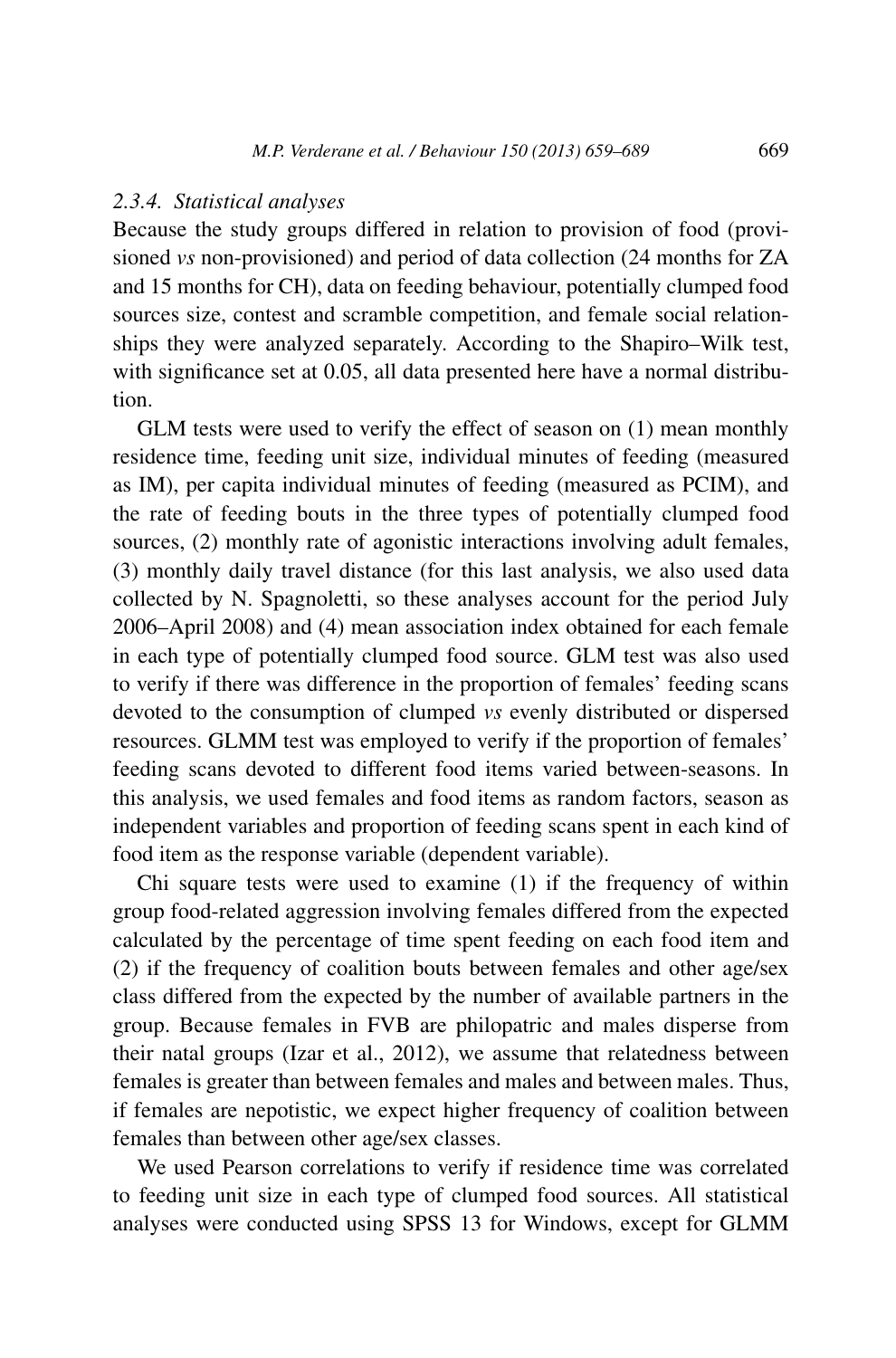analyses that was conducted using SAS 9.0 for Windows, and significance for all tests was set at  $\alpha = 0.05$ . For GLM analyses the effect sizes were determined by partial eta squared. Bonferroni post hoc tests were used when data presented homogeneity of variances and Games–Howell when variances were not homogeneous.

# **3. Results**

#### *3.1. Feeding behaviour*

Food items were identified in 91% of feeding scan samples recorded for ZA and in 89% recorded for CH. Females from both groups fed mainly on fruits and invertebrates, but spent a small proportion of their feeding time consuming endosperm extracted with tools (Table 1). Females' diet differed between seasons in both groups ( $F = 114.19$ ,  $p < 0.001$ ), so that they consumed more fruits and invertebrates in the wet than in the dry season, and more seeds in the dry than in the wet season. Additionally, in the dry season, females of ZA fed more on flowers and nectar, while females of CH fed more on provisioned foods (Table 1).

Overall, females fed significantly more on potentially clumped  $(ZA =$ 58.5  $\pm$  11.3% of feeding time; CH = 63.9  $\pm$  11.2% of feeding time) than on evenly distributed or dispersed resources ( $ZA = 41.5 \pm 11.3\%$  of feeding time;  $F = 14.6$ ; df =47;  $p < 0.001$ ;  $\eta^2 = 0.25$ ; power = 0.96; CH = 36.1 ± 11.2% of feeding time;  $F = 36.6$ ; df = 29;  $p < 0.001$ ;  $n^2 = 0.58$ ; obs. power  $= 1.0$  in both seasons.

# *3.2. Food sources size*

We recorded 1548 bouts of feeding in potentially clumped food sources for ZA and 670 for CH. Simultaneous episodes (i.e., group members were feeding on more than one potentially clumped food source at the same time) represented 20% ( $N = 314$ ) of feeding bouts recorded for ZA and 31.5%  $(N = 212)$  recorded for CH. In ZA, but not in CH, residence time differed according to the food source type ( $F = 16.8$ ; df = 2;  $p < 0.001$ ;  $\eta^2 =$  $0.02$ ; obs. power  $= 1.0$ ), so that palms had longer residence time than trees  $(p < 0.001)$  and tool sites  $(p < 0.001)$ , and trees had longer residence time than tool sites ( $p < 0.01$ ) (Table 2). In contrast, feeding unit size differed according to the food source type in both groups (ZA:  $F = 45.9$ ; df = 2;  $p < 0.001$ ;  $\eta^2 = 0.06$ ; obs. power = 1.0; CH:  $F = 8.8$ ; df = 2;  $p < 0.001$ ;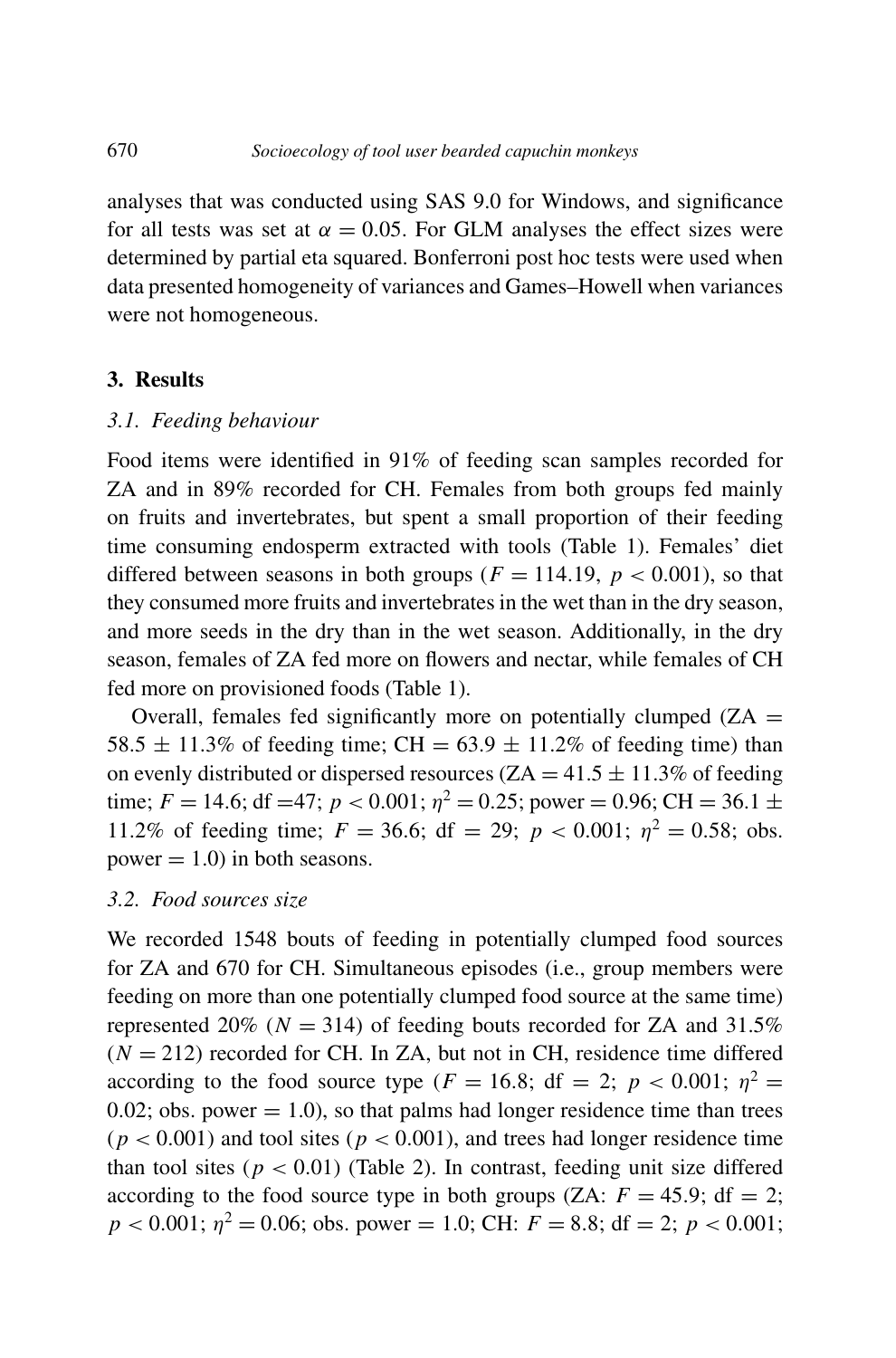| Table 1.           |              |                                                                              | Mean proportion $\pm$ SD of feeding time (eating + foraging) allocated to exploitation of different food items by females of ZA and CH in all<br>study period, in the dry and the wet seasons.                                                                                               |   |                                |                                                                                                 |                      |                      |                                                         |                                                                                                                                                        |
|--------------------|--------------|------------------------------------------------------------------------------|----------------------------------------------------------------------------------------------------------------------------------------------------------------------------------------------------------------------------------------------------------------------------------------------|---|--------------------------------|-------------------------------------------------------------------------------------------------|----------------------|----------------------|---------------------------------------------------------|--------------------------------------------------------------------------------------------------------------------------------------------------------|
|                    | Group Period | S                                                                            | Ė                                                                                                                                                                                                                                                                                            | ž | E                              | $\mathbf{H}$                                                                                    | $\tilde{\mathbf{K}}$ | $\tilde{\mathbf{L}}$ | Ed <sup>a</sup>                                         | ፈ                                                                                                                                                      |
| $\mathbb{Z}\Delta$ |              |                                                                              | All $14.8 \pm 15.0$ $36.3 \pm 14.7$ ** $3.5 \pm 7.1$ $1.2 \pm 3.6$ $34.6 \pm 10.4$ * $1.5 \pm 2.1$ $4.6 \pm 3.0$ $2.7 \pm 2.3$ $0.8 \pm 0.9$                                                                                                                                                 |   |                                |                                                                                                 |                      |                      |                                                         |                                                                                                                                                        |
|                    |              | $11.9 \pm 11.3$                                                              | $27.9 \pm 19.4$ <sup>**</sup> $1.7 \pm 3.8$ 0.5 $\pm$ 1.2                                                                                                                                                                                                                                    |   |                                | $28.1 \pm 9.6^*$                                                                                |                      |                      |                                                         | $1.4 \pm 2.0$ 6.3 $\pm$ 5.7 5.1 $\pm$ 3.5 0.3 $\pm$ 0.4 16.8 $\pm$ 16.5                                                                                |
|                    | Wet<br>Dry   |                                                                              | $20.7 \pm 12.8***$ $26.0 \pm 13.0***$ $7.6 \pm 9.7***$ $2.6 \pm 5.3*$<br>$10.6 \pm 15.5***$ $43.6 \pm 11.2***$ $0.6 \pm 1.6***$ $0.2 \pm 0.5*$                                                                                                                                               |   |                                | $37.1 \pm 10.6$ ** $0.6 \pm 0.8$ $4.0 \pm 3.0$ $2.3 \pm 2.6$ $1.1 \pm 1.1$<br>$31.2 \pm 9.5***$ |                      |                      | $2.8 \pm 2.8$ 5.4 $\pm$ 3.0 3.4 $\pm$ 1.7 0.4 $\pm$ 0.4 | I                                                                                                                                                      |
| 3                  | Dry<br>Wet   | 7.3 $\pm$ 6.4**                                                              | $21.0 \pm 13.9***$ $11.6 \pm 11.9**$ $1.9 \pm 2.6$<br>$36.1 \pm 17.2***$ 1.6 ± 4.5                                                                                                                                                                                                           |   | $1.3 \pm 2.0$<br>$0.1 \pm 0.3$ | $21.4 \pm 4.8***$<br>$31.4 \pm 9.8***$                                                          |                      |                      |                                                         | $2.3 \pm 2.9$ 4.0 $\pm$ 3.1 6.0 $\pm$ 3.0 0.4 $\pm$ 0.3 30.1 $\pm$ 13.1**<br>$0.9 \pm 1.4$ 7.4 $\pm$ 6.5 $4.7 \pm 3.8$ $0.2 \pm 0.4$ 10.2 $\pm$ 14.2** |
|                    |              | and wet seasons for both groups.<br><sup>a</sup> Foods extracted with tools. | $* p < 0.05$ , $* * p < 0.001$ , statistic significance in GLMM comparisons between ZA and CH considering all study period and between the dry<br>Sd, seed; Fr, fruit; Nc, nectar; Fl, flower; In, invertebrate; Rt, root; Lv, leaves; Ed, endosperm; Vt, vertebrate; Pv, provisioned foods. |   |                                |                                                                                                 |                      |                      |                                                         |                                                                                                                                                        |

| :                        |                                                                                      |
|--------------------------|--------------------------------------------------------------------------------------|
| $\frac{1}{2}$            |                                                                                      |
|                          |                                                                                      |
| I                        |                                                                                      |
|                          |                                                                                      |
|                          |                                                                                      |
|                          |                                                                                      |
|                          |                                                                                      |
|                          |                                                                                      |
|                          |                                                                                      |
|                          |                                                                                      |
|                          |                                                                                      |
|                          |                                                                                      |
|                          |                                                                                      |
|                          |                                                                                      |
|                          |                                                                                      |
|                          |                                                                                      |
|                          |                                                                                      |
| į                        |                                                                                      |
|                          |                                                                                      |
|                          |                                                                                      |
| $\frac{1}{2}$            |                                                                                      |
|                          |                                                                                      |
| Ö                        |                                                                                      |
|                          |                                                                                      |
|                          |                                                                                      |
| $+$ foro                 |                                                                                      |
|                          |                                                                                      |
|                          |                                                                                      |
|                          |                                                                                      |
|                          |                                                                                      |
| $\frac{1}{2}$            |                                                                                      |
|                          |                                                                                      |
|                          |                                                                                      |
|                          |                                                                                      |
| يہ<br>م<br>$\frac{1}{2}$ | ֖֖֖֖֖֖֧ׅׅ֪ׅ֪֪ׅ֪֪ׅ֪֪֪ׅ֪֪֪֪֪֪ׅ֧֪֪ׅ֧֪֪֪֪֪֪֪֪֪֪֪֪֪ׅ֚֚֚֚֚֚֚֚֚֚֚֚֚֚֚֚֚֚֚֚֚֚֚֚֡֬֝֓֓֓֓֓֞֝֓֞֓ |
|                          | くちく こうて くらす ちゃ                                                                       |
|                          |                                                                                      |
| i                        | l                                                                                    |
| $\frac{1}{2}$            |                                                                                      |
| ne noon<br>j             | í                                                                                    |
|                          | İ                                                                                    |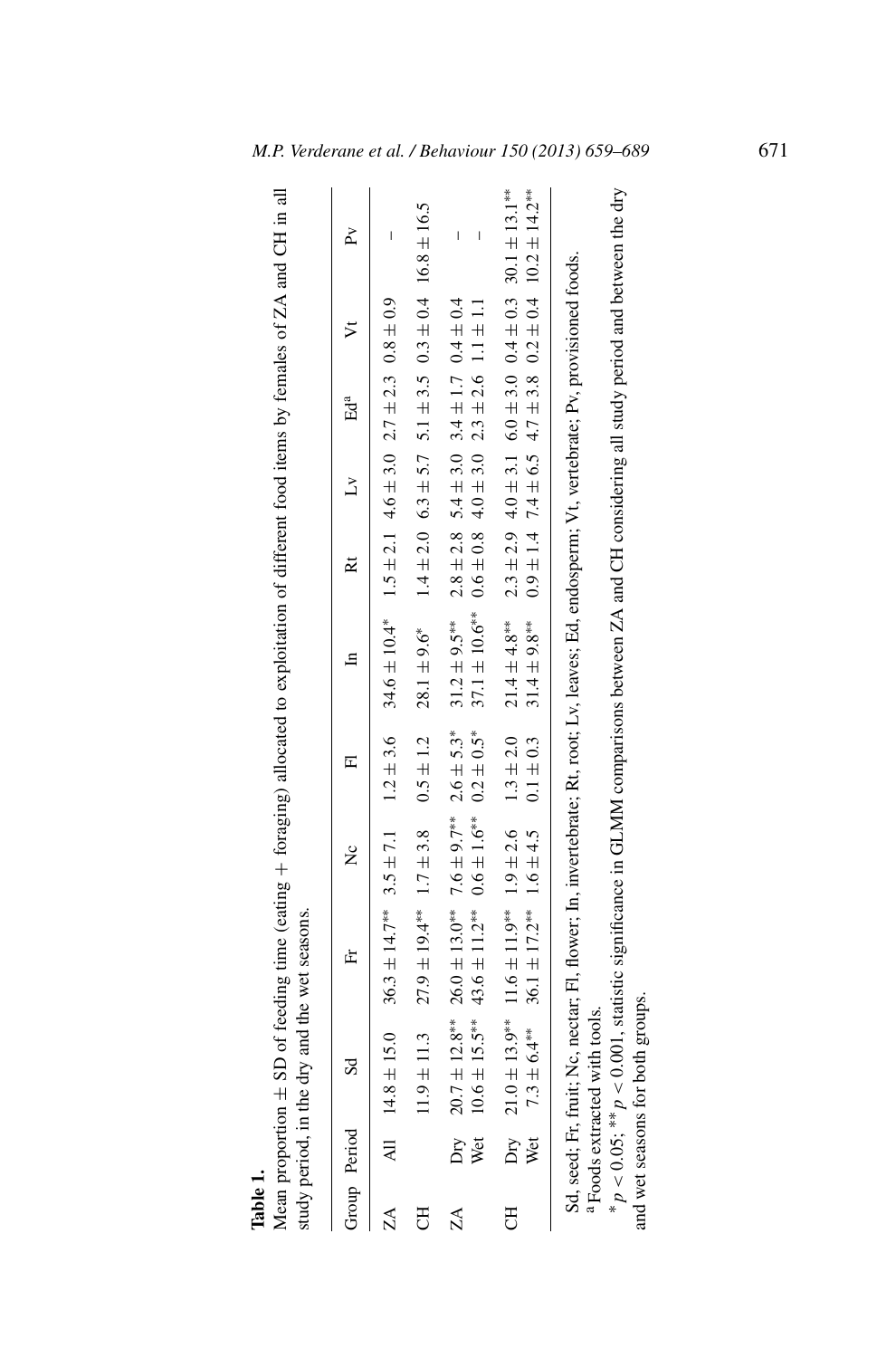#### **Table 2.**

Total episodes, rate of feeding bouts, mean residence time  $\pm$  SD, and mean feeding unit size  $\pm$  SD for the three types of clumped food sources exploited in 24 months by ZA and in 15 months by CH.

|                                |               | ΖA                                                                                              |               |               | <b>CH</b>     |               |
|--------------------------------|---------------|-------------------------------------------------------------------------------------------------|---------------|---------------|---------------|---------------|
|                                | Tree          | Palm                                                                                            | Tool site     | Tree          | Palm          | Tool site     |
| Episodes $(N)$                 | 1114          | 242                                                                                             | 192           | 481           | 89            | 100           |
| Rate of<br>feeding<br>bouts/h  | 1.1           | 0.21                                                                                            | 0.15          | 1.5           | 0.25          | 0.26          |
| Simultaneous<br>episodes $(N)$ | 255           | 42                                                                                              | 17            | 156           | 23            | 33            |
| Residence<br>time (min)        |               | $15.5 \pm 19.1$ $20.9 \pm 27.4$ $10.1 \pm 11.8$ $16.6 \pm 15.2$ $19.6 \pm 21.4$ $16.7 \pm 17.9$ |               |               |               |               |
| Feeding unit<br>size (ind)     | $3.5 \pm 2.4$ | $4.2 \pm 2.7$                                                                                   | $2.1 \pm 1.4$ | $5.1 \pm 3.6$ | $5.6 \pm 4.1$ | $3.2 \pm 2.3$ |

 $\eta^2 = 0.03$ ; obs. power = 1.0). In ZA, feeding units were larger in palms than in trees ( $p < 0.001$ ) and tool sites ( $p < 0.001$ ) and larger in trees than in tool sites ( $p < 0.001$ ). On average,  $44.3 \pm 27.9\%$  of group members were able to feed in palm sources,  $37.4 \pm 25.8\%$  in tree sources and  $20.3 \pm 12.7\%$  in tool sites. For CH, feeding units were larger in trees ( $p < 0.001$ ) and palms  $(p < 0.001)$  than in tool sites (Table 2). On average,  $32.0 \pm 23.4\%$  of group members were able to feed in palm sources,  $29.1 \pm 20.1\%$  in tree sources, and  $18.2 \pm 13.2\%$  in tool sites.

In ZA, but not in CH, feeding unit size of trees, palms and tool sites differed between seasons ( $F = 8.6$ ; df = 2;  $p < 0.001$ ;  $n^2 = 0.01$ ; obs. power  $= 0.97$ , so that feeding unit size of trees was higher in the wet than in the dry season, while feeding unit size of palms and tool sites was higher in the dry than in the wet season (Table 3).

In both groups, residence time was positively correlated with feeding unit size in the three kinds of potentially clumped food sources: trees (ZA:  $r = 0.664$ ;  $p < 0.001$ ; CH:  $r = 0.715$ ;  $p < 0.001$ ), tool sites (ZA:  $r = 0.682$ ; *p <* 0*.*001; CH: *r* = 0*.*680; *p <* 0*.*001) and palms (ZA: *r* = 0*.*607; *p <* 0*.*001; CH: *r* = 0*.*737; *p <* 0*.*001).

#### *3.3. Contest competition*

Agonistic interactions occurred at a rate of 0.6 episodes/hour of observation within ZA  $(N = 944)$  and at a rate of 2.2 episodes/hour of observation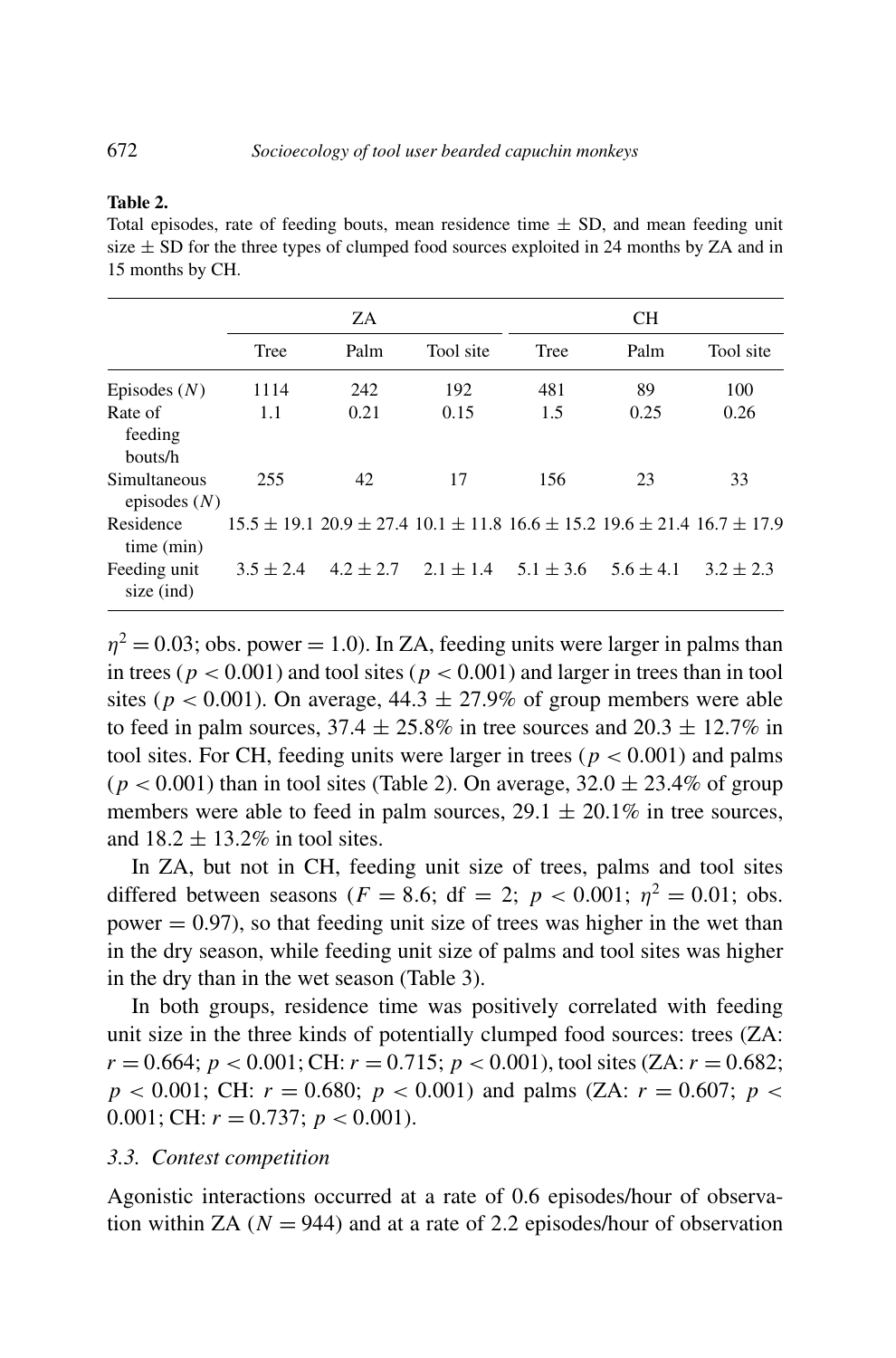#### **Table 3.**

Mean residence time  $\pm$  SD and mean feeding unit size  $\pm$  SD for the three types of clumped food sources exploited by ZA and CH in the dry and the wet seasons.

|     |                         | ZA                                                                                              |               |               | CН            |               |
|-----|-------------------------|-------------------------------------------------------------------------------------------------|---------------|---------------|---------------|---------------|
|     | <b>Tree</b>             | Palm                                                                                            | Tool site     | Tree          | Palm          | Tool site     |
|     | Residence time (min)    |                                                                                                 |               |               |               |               |
| Dry |                         | $14.1 \pm 17.1$ $23.7 \pm 32.6$ $12.1 \pm 14.3$ $14.5 \pm 13.5$ $12.4 \pm 12.5$ $14.2 \pm 15.2$ |               |               |               |               |
| Wet |                         | $16.5 \pm 20.4$ $16.0 \pm 13.0$ $7.5 \pm 6.2$ $17.8 \pm 15.9$ $21.4 \pm 22.8$ $17.6 \pm 18.8$   |               |               |               |               |
|     | Feeding unit size (ind) |                                                                                                 |               |               |               |               |
| Dry | $3.1 \pm 2.3$           | $4.6 \pm 2.9$                                                                                   | $2.2 \pm 1.6$ | $4.3 \pm 3.2$ | $4.4 \pm 3.7$ | $3.1 \pm 2.7$ |
| Wet | $3.8 \pm 2.5$           | $3.5 \pm 2.1$                                                                                   | $1.9 \pm 1.2$ | $5.5 \pm 3.8$ | $5.9 \pm 4.2$ | $3.2 \pm 2.1$ |

within CH ( $N = 1177$ ). In both groups the rate of aggression did not vary between the dry  $(ZA = 0.6 \text{ episodes/h}; CH = 2.6 \text{ episodes/h})$  and the wet season ( $ZA = 0.7$  episodes/h;  $CH = 2.0$  episodes/h). It was possible to determine the identity of individuals involved in agonistic interactions in 64.0% of episodes recorded for ZA and in 75.0% of episodes recorded for CH. Females participated as aggressor and/or victim in  $63.5\%$  ( $N = 385$ ) of agonist interactions of ZA and in 52.5% ( $N = 467$ ) of CH. In ZA, 62% of episodes were disputes among females, 14% were disputes in which a female threatened, chased or displaced a male, and 24% were disputes in which a female was threatened, chased or displaced by a male. In CH, 21% of episodes were disputes among females, 48% were disputes in which a female threatened, chased or displaced a male, and 31% were disputes in which a female were threatened, chased or displaced by a male.

The context of agonistic interactions involving females was determined in 88.0% ( $N = 339$ ) of episodes recorded for ZA and in 92% ( $N = 430$ ) of episodes recorded for CH. In both groups, agonistic interactions occurred mainly as food-related disputes (ZA: 67% of agonistic episodes involving females; CH: 75.5% of agonistic episodes involving females). Pulp of fruits and provisioned foods (in the case of CH) were the primary foods contested by females (Figure 1). The frequency of disputes over each type of food differed from that expected from the time that females spent feeding on each item. Overall, disputes over invertebrates occurred less often than expected, while disputes over provisioned food occurred more often than expected in CH. The adjusted residuals of  $\chi^2$  revealed that, in both groups, tool sites were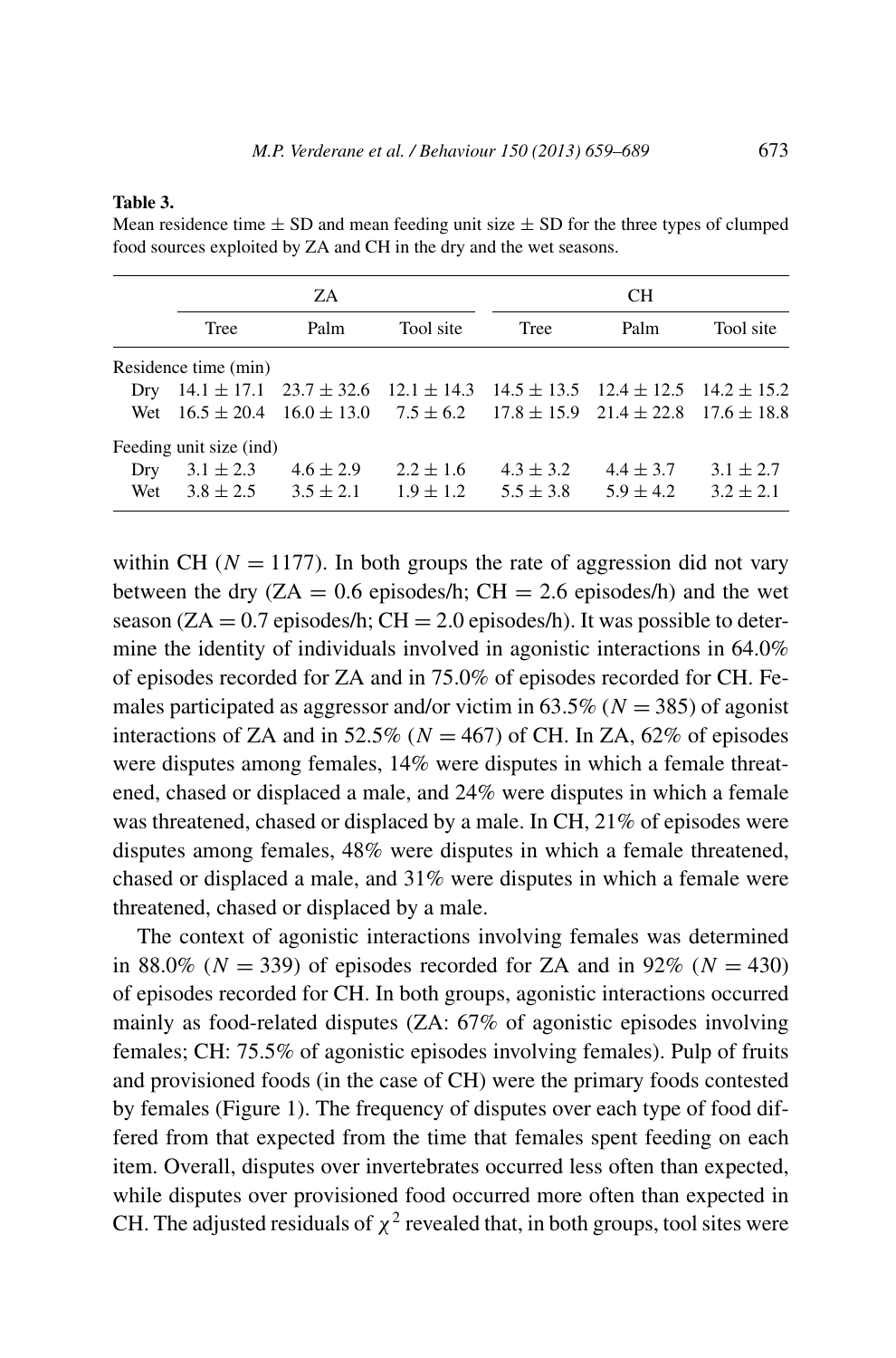

**Figure 1.** Proportion of food-related disputes over different food items involving females of ZA and CH. Sd, seed; Fr, fruit; Nc, nectar; Fl, flower; In, invertebrate; Rt, root; Lv, leaves; Ed, endosperm extracted with tools; Vt, vertebrate; Pv, provisioned foods.

the second feeding context in frequency of aggression among females (Table 4), although the foods obtained with tools were the sixth-most consumed food item both by ZA-females (out of 9 food items) and by CH-females (out of 10 food items).

In both groups, frequency of agonism in potentially clumped sources varied from 0 to 5 events per feeding bout. Frequency of agonism increased with median residence time of the three types of potentially clumped food sources in both groups. We observed no agonism in potentially clumped food sources with the lowest and the highest residence times (Figure 2).

Intergroup encounters occurred at a rate of 0.9 episodes per 100 h of observation ( $N = 25$ ), with a higher percentage (88%) during the rainy months. Encounters between ZA and CH were 80% of the observed episodes, whereas 20% were encounters between ZA and solitary males or small groups containing only males. We did not observe encounters between CH and other groups of capuchin monkeys besides ZA. In all episodes members of each group behaved aggressively towards members of the other group, mainly with vocal exchanges, facial threats and agonistic displays (including stone banging: individuals using stones to hit rock outcrops in a conspicuous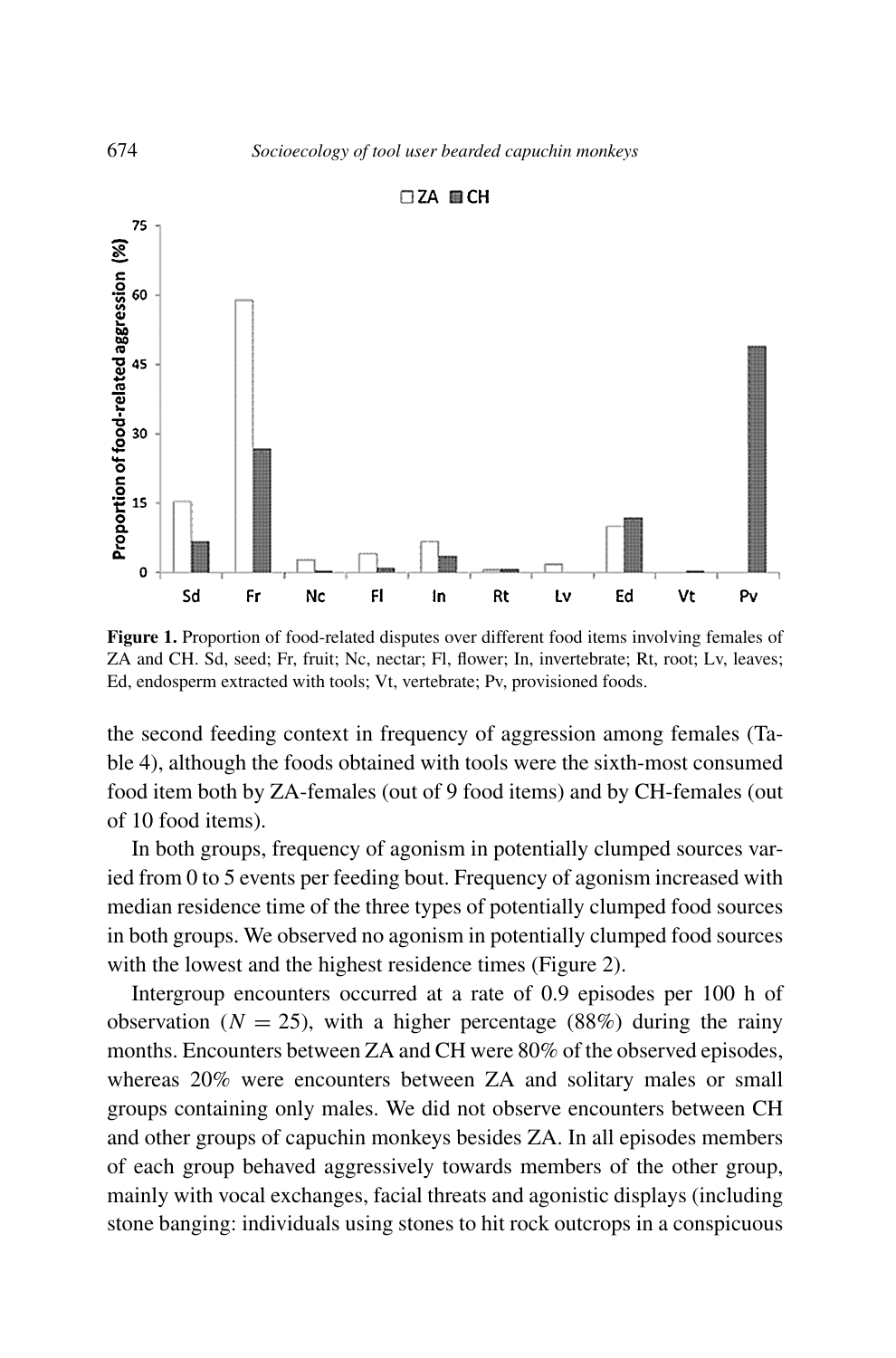| Food item              |                | ZA     |          |                | <b>CH</b> |          |
|------------------------|----------------|--------|----------|----------------|-----------|----------|
|                        | Obs(N)         | Exp(N) | $A_{r}$  | Obs(N)         | Exp(N)    | $A_{r}$  |
| Fruit                  | 130            | 79.6   | 1.84     | 83             | 76.2      | $-0.78$  |
| Seed                   | 34             | 31.3   | 0.11     | 21             | 33.6      | $-1.39$  |
| Endosperm <sup>a</sup> | 22             | 0.9    | 0.84     | 37             | 7.1       | 0.04     |
| Flower                 | 9              | 2.6    | 0.26     | 3              | 1.6       | $-0.90$  |
| Nectar                 | 6              | 7.1    | $-0.01$  |                | 3.2       | $-0.10$  |
| Provisioned            |                |        |          | 152            | 52.9      | $2.25*$  |
| Leaves                 | 4              | 9.7    | $-0.20$  | $\theta$       | 21.6      | $-1.70$  |
| Invertebrate           | 15             | 74.6   | $-2.37*$ | 11             | 92.3      | $-3.68*$ |
| Root                   | 1              | 2.8    | $-0.04$  | $\overline{c}$ | 3.2       | $-0.96$  |
| Vertebrate             | $\overline{0}$ | 1.9    | $-0.04$  |                | 0.6       | $-0.93$  |

**Table 4.**

Proportion of food-related disputes in ZA and CH as a function of females' feeding time.

Obs, absolute frequency of food-related disputes; Exp, frequency of food-related disputes expected as a function of females' feeding time;  $A_r$ ,  $\chi^2$ -adjusted residual. For ZA,  $\chi^2$  = 564.5 ( $p < 0.001^b$ , df = 9); for CH,  $\chi^2 = 418.9$  ( $p < 0.001^b$ , df = 9).

<sup>b</sup> Significant after applying the Monte Carlo correction ( $\alpha = 0.001$ ). <sup>\*</sup>*p* < 0.05, significant difference.

aggressive display; cf., Moura, 2007). Adult females participated in intergroup encounters in a prominent way, initiating threats and chasing. In fact, the only observed episode of actual physical aggression (biting, slapping, and fur-pulling) occurred during a conflict between females from ZA and females from CH. Nevertheless, all group members (including juveniles and infants) were observed participating in intergroup encounters. In spite of the aggressive nature of intergroup encounters, we also observed affiliative behaviours (affiliative facial displays and play) between members of ZA and CH, especially between adult and juvenile males. All encounters between CH and ZA resulted in CH evicting ZA irrespective of location and context in which the encounters occurred, and in the majority of these events  $(N = 19, 75\%$  of total encounters) CH had privileged access to areas where high quality foods were available.

#### *3.4. Scramble competition*

The mean monthly daily traveled distances differed between groups ( $F =$ 9.8;  $df = 303$ ;  $p < 0.01$ ;  $\eta^2 = 0.03$ ; obs. power = 0.88), so that ZA traveled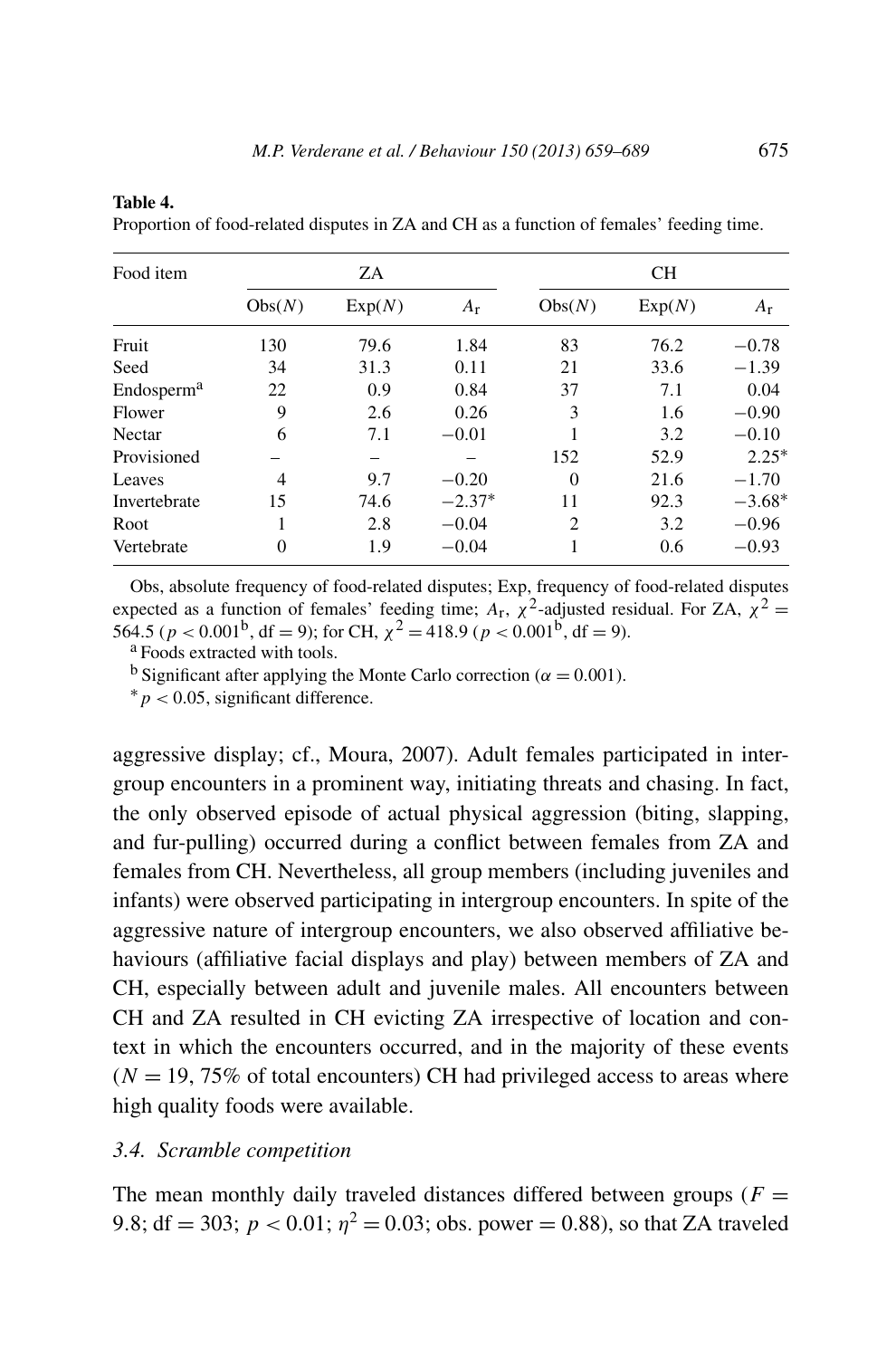

**Figure 2.** Frequency of agonism in relation to residence time of three kinds of clumped food sources. (A) Fruits, (B) tool sites and (C) palms.

longer distances (1.967  $\pm$  0.608 m) than CH (1.729  $\pm$  0.732 m), and between seasons ( $F = 9.3$ ; df = 303;  $p < 0.01$ ;  $\eta^2 = 0.03$ ; obs. power = 0.86),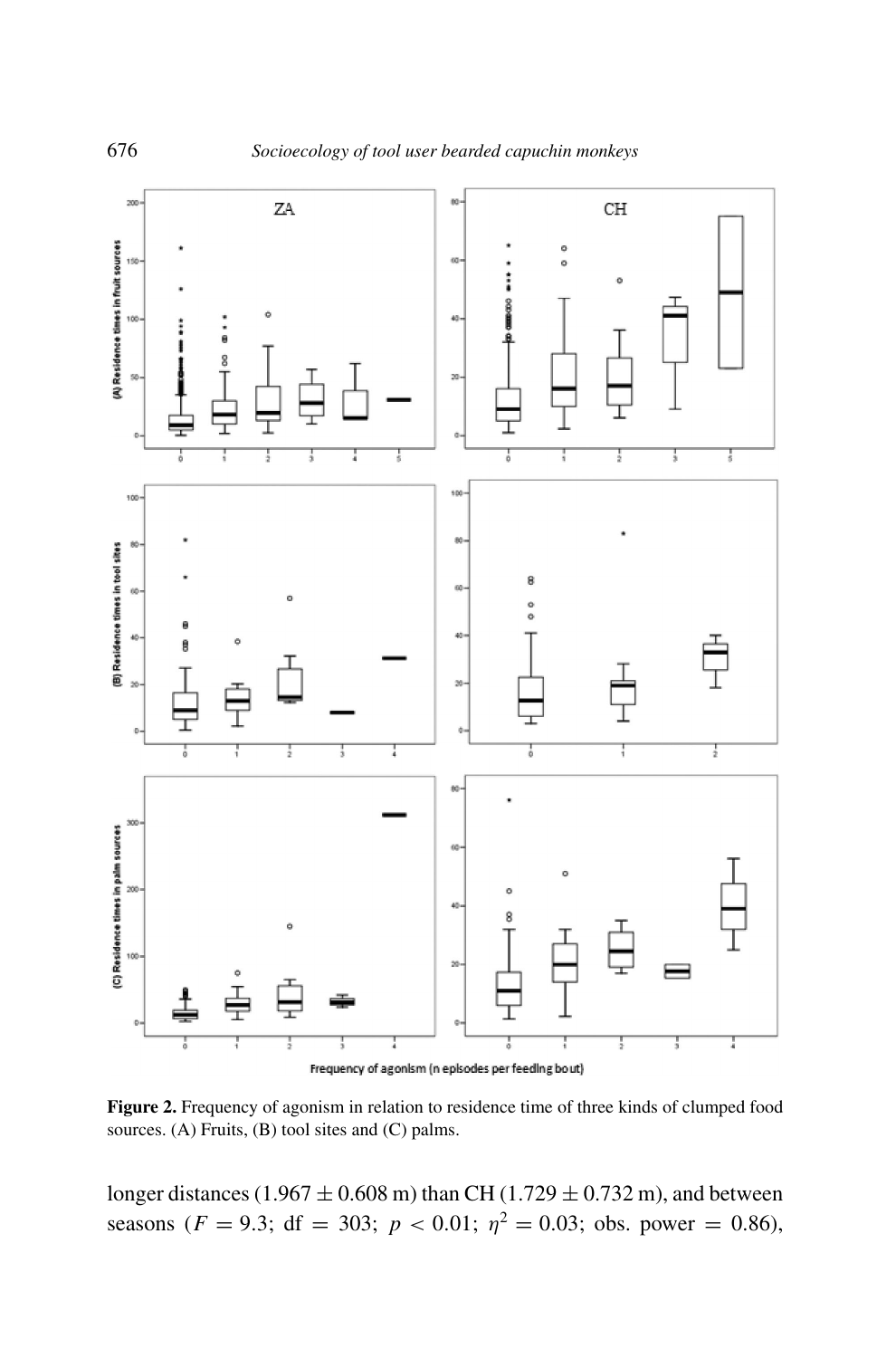#### **Table 5.**

Mean individual minutes (IM) and per capita individual minutes (PCIM) for the three types of clumped food sources exploited by ZA in 24 months and by CH in 15 months.

|                          |                                | ZA                               |             |                                                              | CH.           |                               |
|--------------------------|--------------------------------|----------------------------------|-------------|--------------------------------------------------------------|---------------|-------------------------------|
|                          | Tree                           | Palm                             | Tool site   | Tree                                                         | Palm          | Tool site                     |
| <b>IM</b><br><b>PCIM</b> | $85 \pm 170$<br>$9.1 \pm 17.8$ | $133 \pm 265$<br>$13.9 \pm 27.1$ | $33 \pm 69$ | $124 \pm 184$<br>$3.0 \pm 5.4$ $7.1 \pm 10.5$ $4.6 \pm 17.1$ | $174 \pm 299$ | $80 \pm 133$<br>$9.9 \pm 7.5$ |

with longer distances traveled by both groups during the wet season  $(ZA =$  $2.075 \pm 0.698$ ; CH = 1.822  $\pm$  0.576; dry season: ZA = 1.819  $\pm$  0.414;  $CH = 1.576 \pm 0.258$ .

In ZA, but not in CH, the mean individual minutes of feeding (IM) and per capita individual minutes of feeding (PCIM) varied according to the type of potentially clumped food source, so that both IM ( $F = 17.5$ ; df = 29;  $p < 0.001$ ;  $n^2 = 0.02$ ; obs. power = 1.0) and PCIM ( $F = 19.1$ ; df = 29;  $p < 0.001$ ;  $n^2 = 0.02$ ; obs. power = 1.0) were higher in palms than in trees ( $p < 0.05$ ) and in tool sites ( $p < 0.001$ ), and higher in trees than in tool sites ( $p < 0.001$ ) (Table 5). In both groups, IM and PCIM did not vary between the dry and wet seasons (Table 6). IM did not vary between groups. In contrast, PCIM differed between groups ( $F = 4.1$ ; df = 1580;  $p < 0.05$ ;  $\eta^2 = 0.003$ ; obs. power = 0.52), so that PCIM of ZA was higher than CH.

#### **Table 6.**

Mean individual minutes (IM) and per capita individual minutes (PCIM) for the three types of clumped food sources exploited by ZA and CH in the dry and the wet seasons.

|             |                 | ZA              |               |                | CН              |               |
|-------------|-----------------|-----------------|---------------|----------------|-----------------|---------------|
|             | Tree            | Palm            | Tool site     | Tree           | Palm            | Tool site     |
| <b>IM</b>   |                 |                 |               |                |                 |               |
| Dry         | $72 \pm 145$    | $165 \pm 317$   | $44 \pm 88$   | $93 \pm 146$   | $96 \pm 156$    | $79 \pm 154$  |
| Wet         | $95 \pm 185$    | $75 \pm 102$    | $18 \pm 24$   | $141 \pm 200$  | $194 \pm 323$   | $81 \pm 126$  |
| <b>PCIM</b> |                 |                 |               |                |                 |               |
| Dry         | $7.6 \pm 15.1$  | $16.8 \pm 32.3$ | $3.7 \pm 6.7$ | $5.4 \pm 8.5$  | $5.7 \pm 9.2$   | $4.6 \pm 9.1$ |
| Wet         | $10.2 \pm 19.5$ | $8.7 \pm 11.9$  | $1.9 \pm 2.6$ | $7.9 \pm 11.3$ | $10.9 \pm 18.5$ | $4.6 \pm 7.0$ |
|             |                 |                 |               |                |                 |               |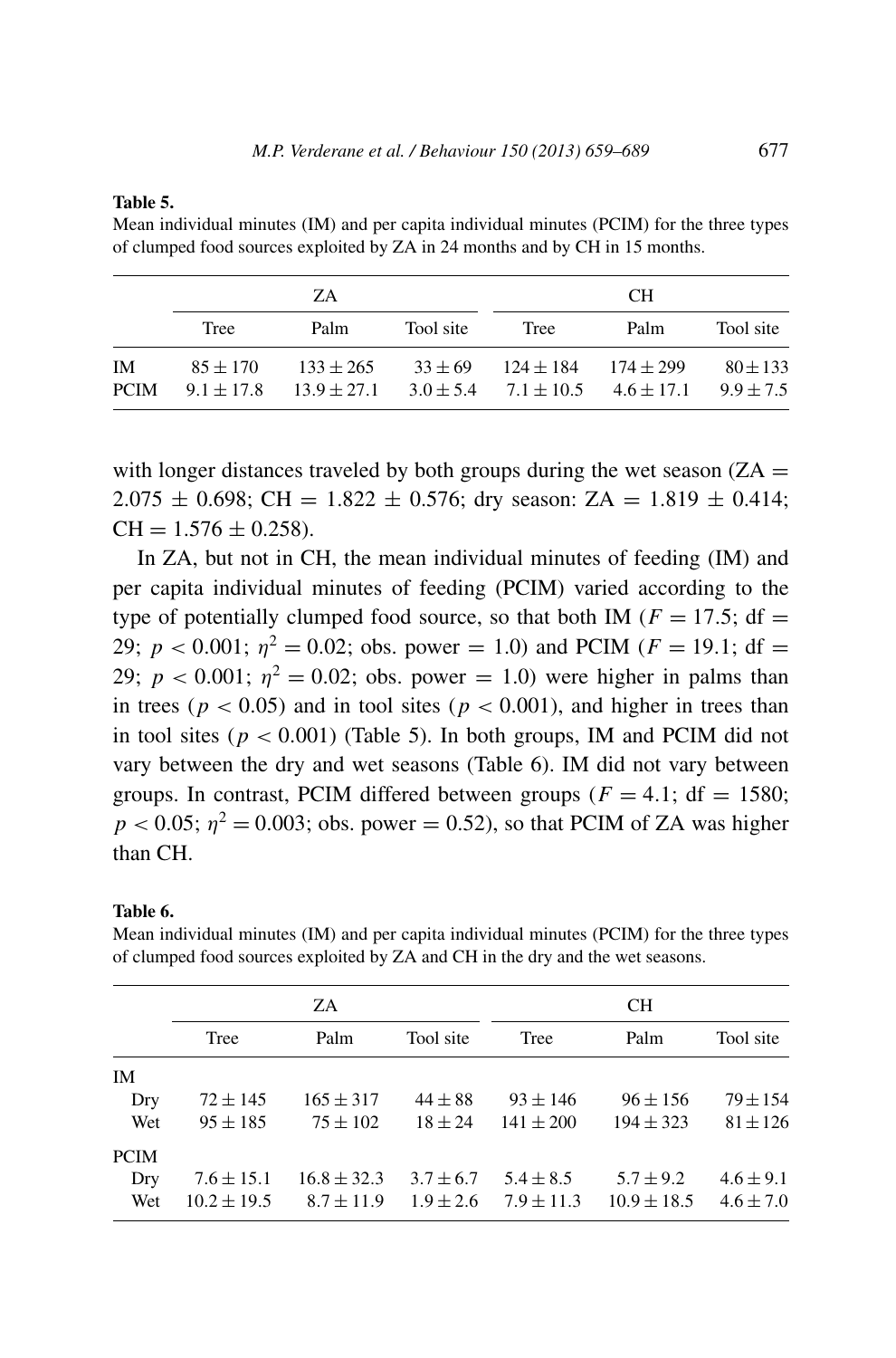#### **Table 7.**

Mean association index between female dyads of different and similar dominance rank in the three kinds of clumped food sources.

|              | ranking | ranking | ranking | High-high High-middle High-low Middle-middle Middle-low Low-low<br>ranking | ranking | ranking  |
|--------------|---------|---------|---------|----------------------------------------------------------------------------|---------|----------|
| Group ZA     |         |         |         |                                                                            |         |          |
| <b>Trees</b> | 0.28    | 0.20    | 0.17    | 0.17                                                                       | 0.18    |          |
| Palms        | 0.44    | 0.28    | 0.23    | 0.16                                                                       | 0.24    |          |
| Tool sites   | 0.02    | 0.01    | 0.03    | 0.06                                                                       | 0.12    |          |
| Group CH     |         |         |         |                                                                            |         |          |
| <b>Trees</b> | 0.26    | 0.18    | 0.14    | 0.13                                                                       | 0.11    | 0.11     |
| Palms        | 0.36    | 0.22    | 0.10    | 0.14                                                                       | 0.09    | 0.03     |
| Tool sites   | 0.11    | 0.06    | 0.04    | $\theta$                                                                   | 0.04    | $\Omega$ |

#### *3.5. Female social relationships*

Dominance relationships among females in FBV were well resolved and could be described as hierarchical, linear and stable. Agonistic interactions among females of both groups were strongly unidirectional (directional index: ZA = 0.99; CH = 0.97) and the number of reversals was low  $(ZA =$ 1%; CH =  $2.5\%$ ), revealing that most interactions followed the direction of the hierarchy (ZA: Mb *>* Mc *>* Ema *>* Dun *>* Cat; CH: Pi *>* Di *>* Ch *>*  $Am > Th = Ca = Dd$ . In all types of potentially clumped sources, high and middle-ranking-females were observed co-feeding with low-ranking females (Table 7). The association index showed that females from both groups were significantly more tolerant to each other during feeding on tree sources (mean association index:  $ZA = 0.22$ ;  $CH = 0.14$ ) and on palm sources  $(ZA = 0.29; CH = 0.13)$  than when they were using tool sites  $(ZA = 0.04;$  $F = 694.7$ ;  $p < 0.001$ ,  $\eta^2 = 0.96$ ; obs. power = 1.0; CH = 0.04;  $F = 57.2$ ;  $p < 0.001$ ,  $\eta^2 = 0.98$ ; obs. power = 1.0). This result holds true even when we compared the dyads classified by their dominance rank (Table 7).

In ZA, coalitions occurred in 12% ( $N = 115$ ) of the agonistic episodes in which participants were identified, at a rate of 0.08 coalitions/h. In CH, coalitions occurred in 25% ( $N = 297$ ) of the agonistic episodes in which participants were identified, at a rate of 0.6 coalitions/hour. Females participated as intervener (supporting one of the two opponents in an aggressive conflict) or receiver (gets help in an aggressive conflict) in 95.5% of coalitions recorded for ZA and in 87.0% of coalitions recorded for CH. The context of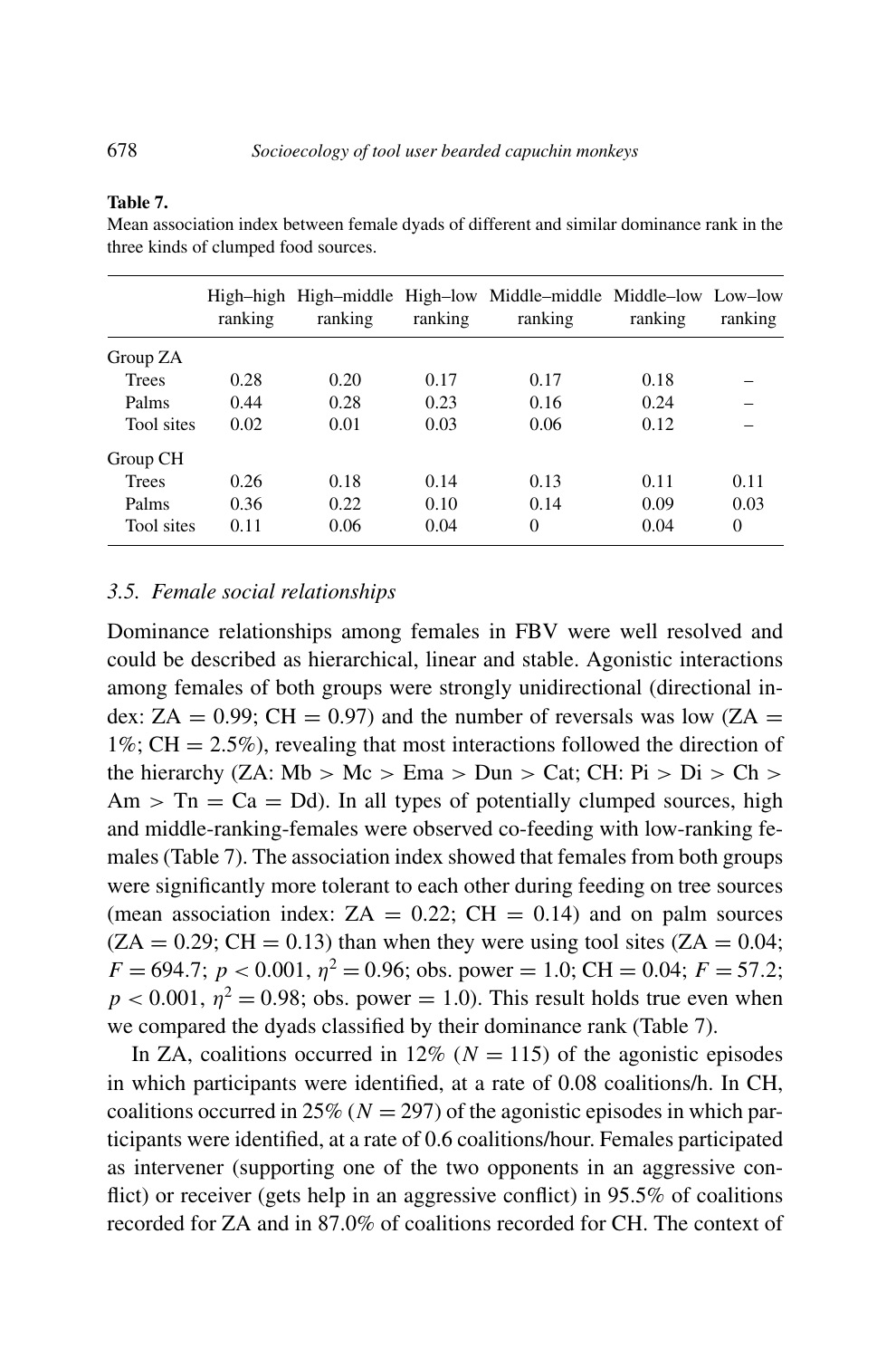these coalitions was determined in 86.0% of the episodes recorded in ZA and 90.5% of the episodes recorded in CH. In both groups, most of the coalitions involving females took place during food-related disputes  $(ZA = 78.0\%$  of episodes;  $CH = 74.5\%$  of episodes; Verderane et al., in prep.). Coalitions between sex/age classes differed from the expected by the number of available partners in the groups (ZA:  $\chi^2 = 138.4$ ; df = 7; *p* < 0.001; Monte Carlo  $p = 0.001$ ; CH:  $\chi^2 = 336.0$ ; df = 13;  $p < 0.001$ ; Monte Carlo  $p = 0.001$ ). The adjusted residual of  $\chi^2$  indicated that coalitions among adult females occurred 2.56 times above the expected in ZA and 1.38 times above the expected in CH. Coalitions between females and the dominant male in ZA and between females and adult males in CH were also higher than expected by the number of available adult males in the groups  $(ZA = 3.38)$  times higher;  $CH = 1.46$  times higher).

During the study period, we did not observe any female transferring between groups, whereas four subadults males migrated from ZA to CH. Five attempts of male transfer were observed, in which unknown subadults males tried to transfer into ZA, without success.

# **4. Discussion**

# *4.1. Features of food sources*

Tufted capuchin females of FBV fed mainly on pulp of fruits and invertebrates, like forest-living tufted capuchin monkeys (Terborgh, 1983; Peres, 1993; Zhang, 1995; Di Bitetti, 2001; Spironello, 2001; Izar, 2004). Fruits consumed by female capuchins in FBV can be considered high-quality clumped food sources that enable one or some individuals to exclude other group members by means of contest competition, both in the wet and in the dry seasons. First, they are high-quality sources because many fruit species eaten by capuchins in FBV are rich in carbohydrates (Roesler et al., 2007; Silva et al., 2008; Guimarães & Silva, 2008) and/or lipids (Almeida, 1998; Carvalho et al., 2008), while alternative foods consumed in the dry season are rich in essential fats, starches and proteins (i.e., seeds) and soluble sugars (i.e., flowers and nectar: Janson & Chapman, 1999; Strier, 2007). Second, they could actually be considered clumped foods because in most feeding bouts in trees and palms, only one fruit tree or one palm tree was available in areas exploited by the groups, as revealed by the small proportion of simultaneous feeding bouts recorded for both groups along this study. Third, the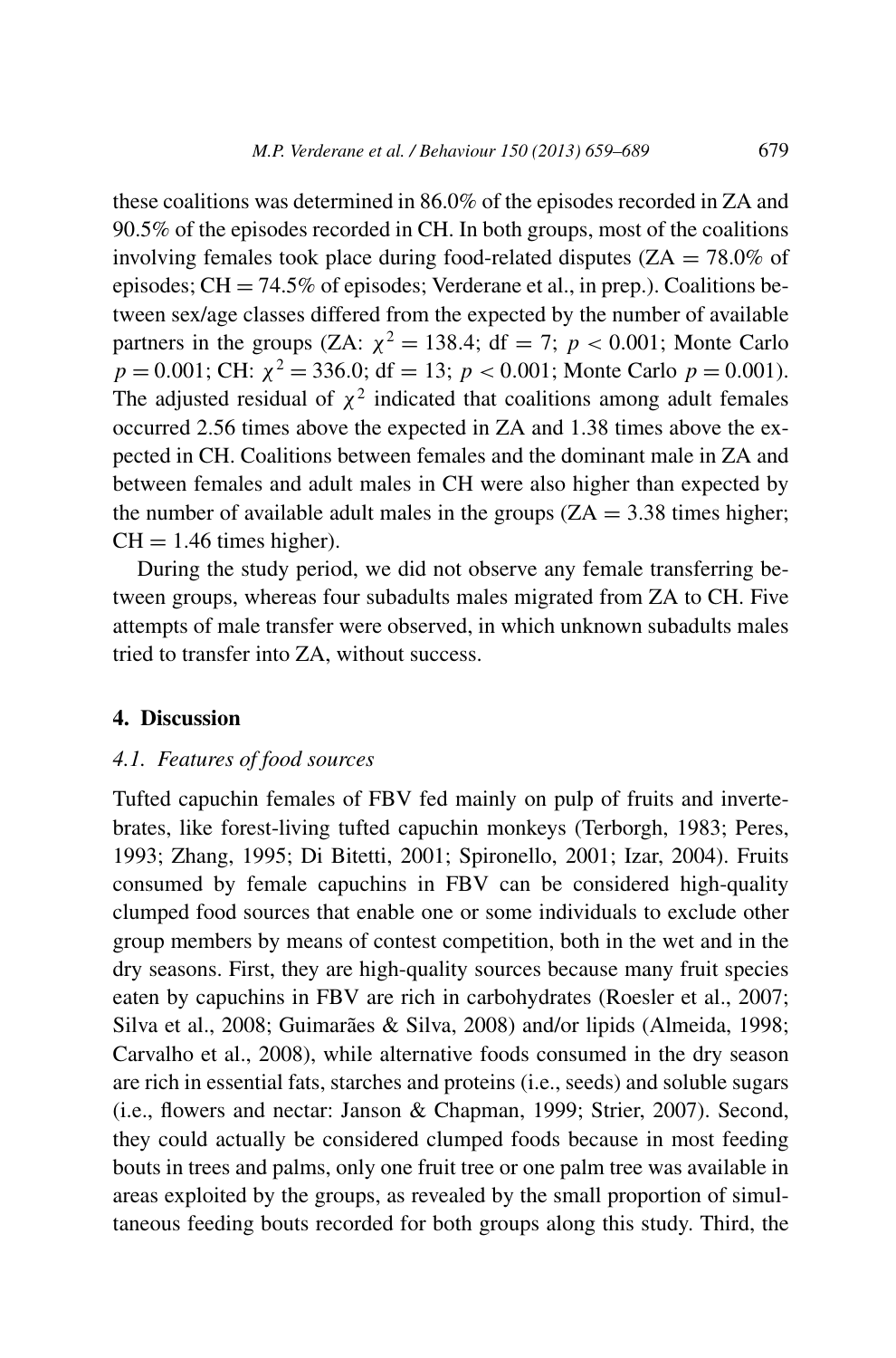trees and palms species exploited by capuchins in our study site have a long residence time (cf., Izar, 2004), since monkeys normally spent more than 12 min feeding in a given tree or palm, both in the dry and in the wet season. The number of group members co-feeding at a clumped source was correlated to its residence time, and the mean size of feeding units was smaller than the group size, even in simultaneous clumped food sources. Thus, it is possible to conclude that females in FBV fed significantly more on clumped, high-quality foods than on evenly distributed resources, both in the wet and in the dry season.

#### *4.2. Competitive regime over food*

As predicted by Sterck et al. (1997) for groups that feed on spatially clumped, high-quality, and usurpable foods, females of *S. libidinosus* in FBV seem to face contest competition within and between groups for food. Agonistic interactions involving females occurred mainly as disputes about accessing clumped food sources, so that disputes were more frequent over fruits in ZA and over provisioned foods in CH than over other foods (controlled for time devoted to the consumption of each food item). This result is consistent with the argument that clumped foods elicit higher rates of within-group contest competition than do disperse and evenly distributed foods, as described for several primate species (e.g., *Saimiri* ssp.: Boinski et al., 2002; *Cebus capucinus*: Vogel, 2005; *Macaca* spp.: Su & Birky, 2007; *Lemur catta*: White et al., 2007; *Gorilla beringei*: Robbins, 2008; *Erythrocebus patas*: Nakagawa, 2008; *Microcebus berthae* and *M. murinus*: Dammhahn & Kappeler, 2009). Moreover, in accordance with previous studies, we found that food sources of intermediate size generated more agonism, thus, were more usurpable, than food sources with shorter or longer residence times (Janson, 1990; Isbell et al., 1998; Chancellor & Isbell, 2009).

Inter-group encounters were characterized by consistent inter-group avoidances, threats, chases and physical aggression between members of different groups, so that it was possible to detect dominance relation between the two study groups in FBV. Moreover, ZA constantly monitored and avoided CH and, even though inter-group encounters were broadly distributed throughout the ZA's home range, all encounters between ZA and CH were won by CH. In particular, adult females participated prominently in almost all encounters, behaving aggressively toward members of the other group. In fact, the single episode with inter-group physical aggression occurred between adult and juvenile females. These behaviours reveal that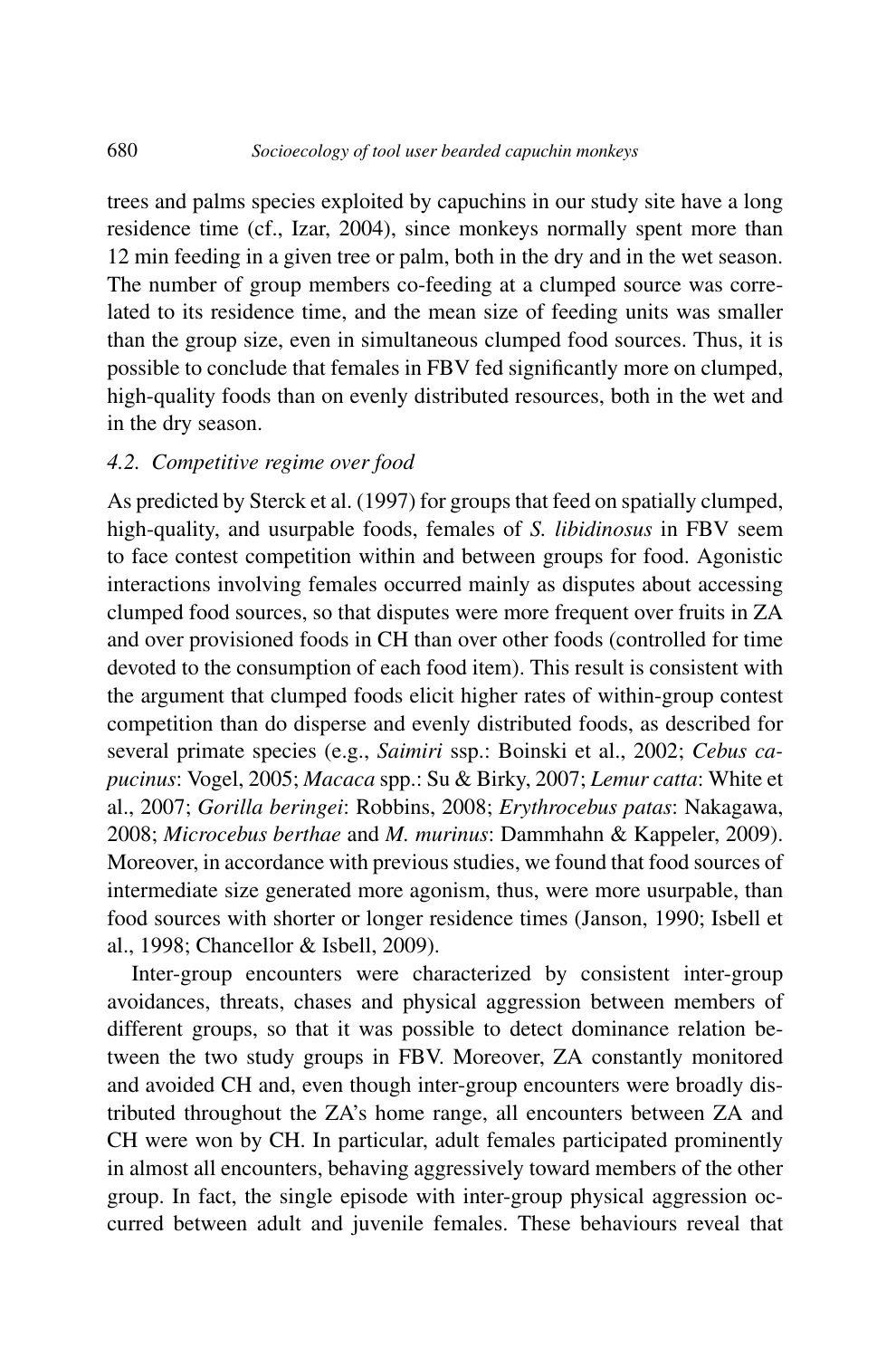females from our study population also experienced between-group contest competition for food (Wrangham, 1980; Boinski et al., 2002; Harris, 2006), in addition to within-group contest competition.

Results about scramble competition within groups were not conclusive. On the one hand, data on per capita individual minutes on clumped sources revealed that, as expected by the models, females from the larger group experienced higher scramble competition than those from the smaller group (PCIM was higher for ZA than for CH). On the other hand, data on daily traveled distances, showing that the smaller group (ZA) travelled longer per day than the larger group, and not vice-versa as scramble competition would predict (Isbell, 1991), suggest that females on FBV were not facing the effects of scramble competition. A likely explanation for this inconsistency is the fact that the larger group (CH) received provisioned foods. So it is possible to argue that provisioning mitigated the effect of within-group scramble competition on energy intake and, consequently, on daily travelled distance. The fact that CH has been frequently observed spending several hours each day resting and foraging nearby the area where provisioned foods were available reinforce this argument.

# *4.3. Female social relationships*

Female social relationships in FBV were in accordance with three of Sterck et al.'s (1997) predictions for primates experiencing contest competition within and between groups. First, since no female transferred betweengroups occurred during the study period (or in the subsequent years, Izar et al., 2012), while several males transferred from ZA to CH (and from other groups to ZA in subsequent years, unpublished data), we conclude that females in FBV are philopatric. Second, females established linear (strongly unidirectional) and stable (low proportion of reversals, that is, lower-ranking females won in agonistic interactions with higher-ranking females:  $ZA =$ 1%; CH =  $2.5\%$ ) dominance hierarchies, a result consistent with several comparative studies showing that more linear and formalized hierarchies are formed when female primates face high levels of within-group contest competition over food (i.e., *Macaca* spp.: Su & Birky, 2007; *Saimiri* spp.: Boinski et al., 2002; *Pan troglodytes*: Wittig & Boesch, 2003; *Semnopithecus entellus*: Koenig, 2000; Koenig et al., 1998; *Presbytis thomasi* and *M. fascicularis*: Sterck & Steenbeek, 1997; *E. patas* and *Cercopithecus aethiops*: Nakagawa, 2008). This is also the pattern found in several wild populations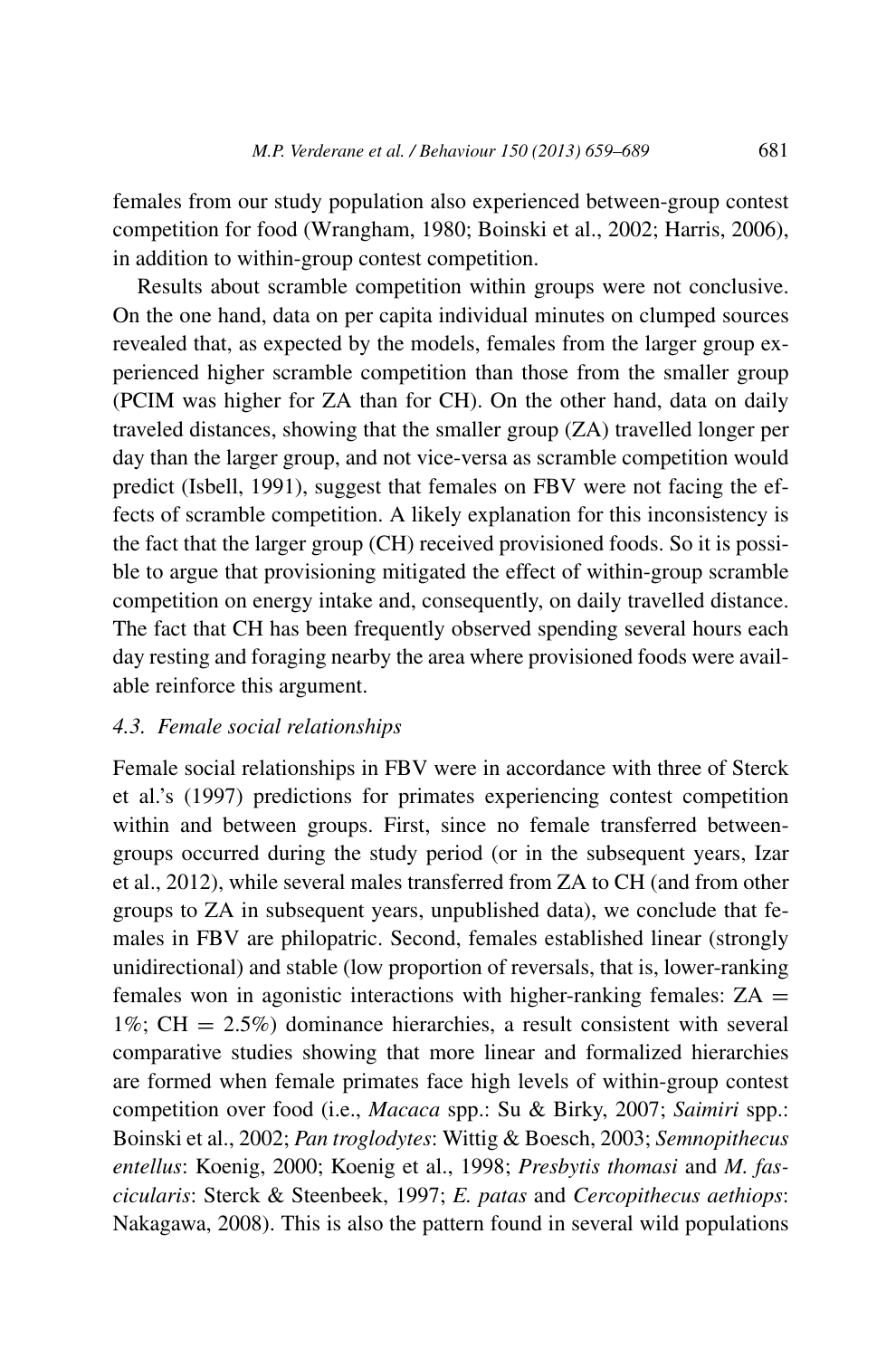of forest-living tufted capuchin monkeys (Izawa, 1980; Janson, 1990; Di Bitetti, 2001; Lynch Alfaro, 2007, see Izar et al., 2012 for a more comprehensive comparison). Another evidence that female' dominance relationships in FBV is well-decided is the fact that most of these agonistic interactions (81% in ZA and 77.5% in CH) were ritualised, with low aggressive potential, and involved just vocal and facial displays, threatening, and displacements, but not physical aggression.

Finally, in both groups, coalitions among females were more frequent than expected (by the number of females in each group) and occurred mainly in food-related disputes. This result follows the prediction that philopatric primate females should form coalitions to compete within their group for access to high quality clumped food sources when facing within-group contest competition (Sterck et al., 1997). In spite of showing linear dominance hierarchies and high rates of agonistic interactions, high-ranking females allowed the presence of middle and low-ranking females when feeding in clumped food sources, specifically in fruit trees and palms. Therefore, in accordance with several studies that define tolerance as a dominant individual allowing a subordinate one to co-feed at the same usurpable food source (e.g., van Schaik, 1989; Sterck et al., 1997; Belisle & Chapais, 2001; Ventura et al., 2006; Tiddi et al., 2011; Dubuc et al., 2012), we can describe females in FBV as tolerant. This result is consistent with the expectation for female primates experiencing contest competition between groups (Sterck et al., 1997). However, even females of despotic species can show some degree of co-feeding, particularly between closest kin (Belisle & Chapais, 2001). Therefore, we need comparable data in order to link variation in the degree of tolerance to variation in between group contest competition among females. In our search of the literature, we did not find data that allowed a direct comparison with our results, because association indexes are calculated in a different manner and/or data on competition between groups are not reported (e.g., Belisle & Chapais, 2001; Tiddi et al., 2011; Ventura et al., 2012). The study conducted by Tiddi et al. (2011) suggest that *S. nigritus* in Iguaçu National Park are less tolerant (ca. 4–7% of co-feeding) than *S. libidinosus* in FBV, but the authors used a different index to calculate co-feeding, included adult males and females in the analyses, and did not report contest competition between groups. Thus, although we can describe females in FBV as resident nepotistic tolerant, at this time we cannot affirm that the tolerance is linked to contest competition for food between groups.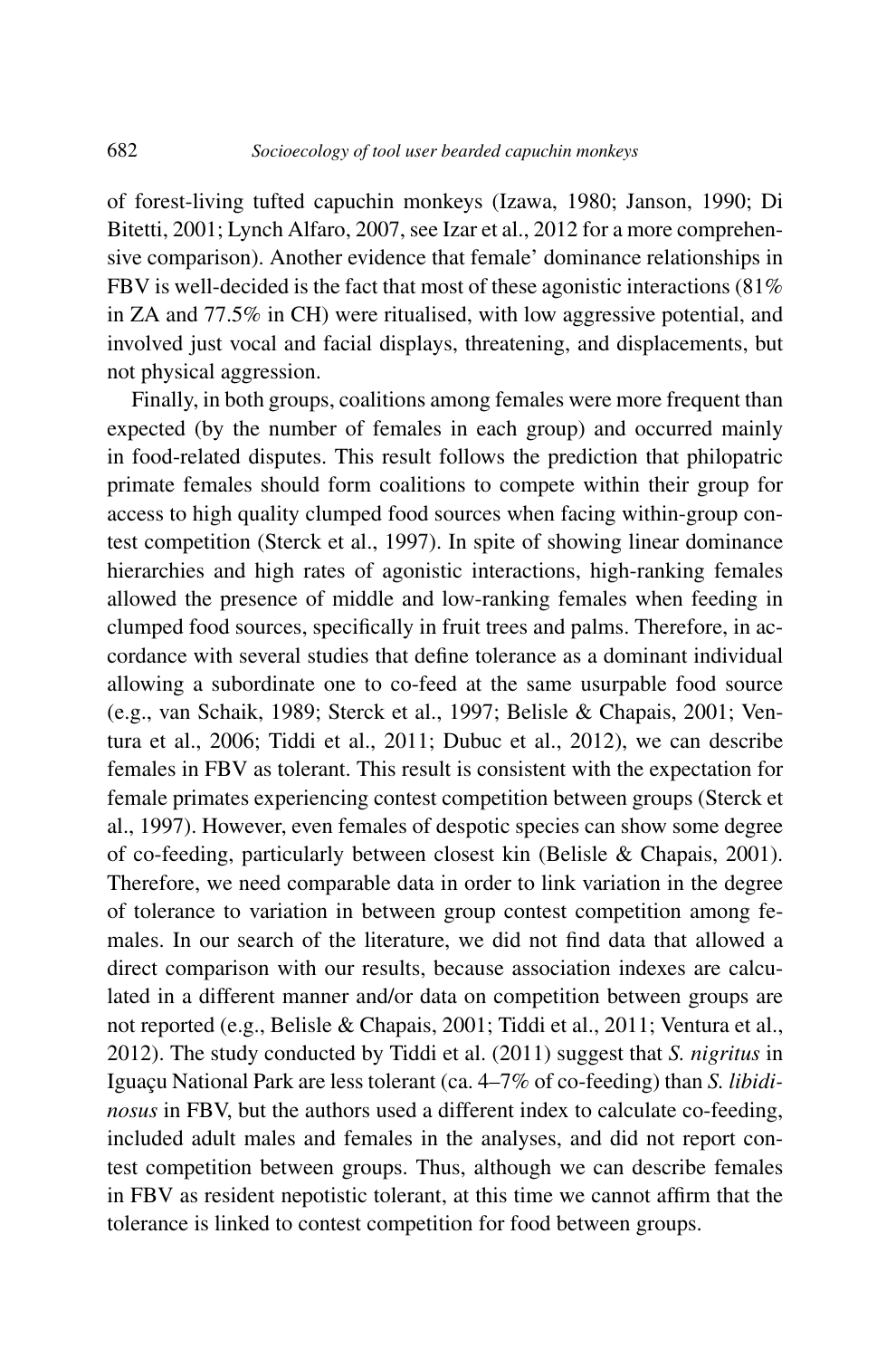In summary, several relationships predicted by Sterck et al. (1997) between features of food resources and competitive regimes over food among female primates, and between competitive regimes and the pattern of social relationships among females are supported by our results. This is evidence favouring this model in a population of a New World primate species living in a savannah-like environment.

#### *4.4. Tool using and sociality in FBV*

Females in FBV spent a small proportion of their feeding time using tools and consuming foods obtained with these tools (on average 4% of feeding time). However, because more than 90% of tool use episodes involved processing palm nuts of catulé and piaçava, species with large and rich endosperm (composed of 60% fats, 30% carbohydrates and 10% proteins; D.M. Fragaszy, W. Mattos and B. Wright, unpublished data), it is possible that foods obtained with tools provide females with a greater energy return per unit intake in comparison with other foods (Fragaszy et al., 2010). Thus, although foods accessed with tools are one of several fallback-foods (Wright et al., 2009; Spagnoletti et al., 2012), they seem to be valuable resources for capuchins in FBV.

In general, tool sites supported fewer individuals at one time and had shorter residence times than other clumped food resources. Given that usurpability and, thus, contest competition are predicted to be proportional to residence time (in clumped sources of intermediate size), unexpectedly tool sites were the second most frequent feeding context in which disputes took place. Females were significantly less tolerant (measured as co-feeding) with each other when they were feeding on tool sites than when they were feeding on the other clumped food sources. Our results indicate that using percussive tools at FBV generates within-group contest competition among females in the same way as a usurpable food source does. Thus, we suggest that the habitual use of percussive tools in feeding contributed to the linearity and stability of females' dominance hierarchies observed in the present study. The low tolerance among females at tool sites in FBV (in comparison to the other types of clumped sources) is perhaps related to the particular features of the sites that make them easily usurpable and less easily shared than palms and trees. Unlike trees and palms, the tool sites are not a food source themselves. Instead, the animals have to collect each nut on the ground and transport it to the tool site (Visalberghi et al., 2008, 2009) and normally few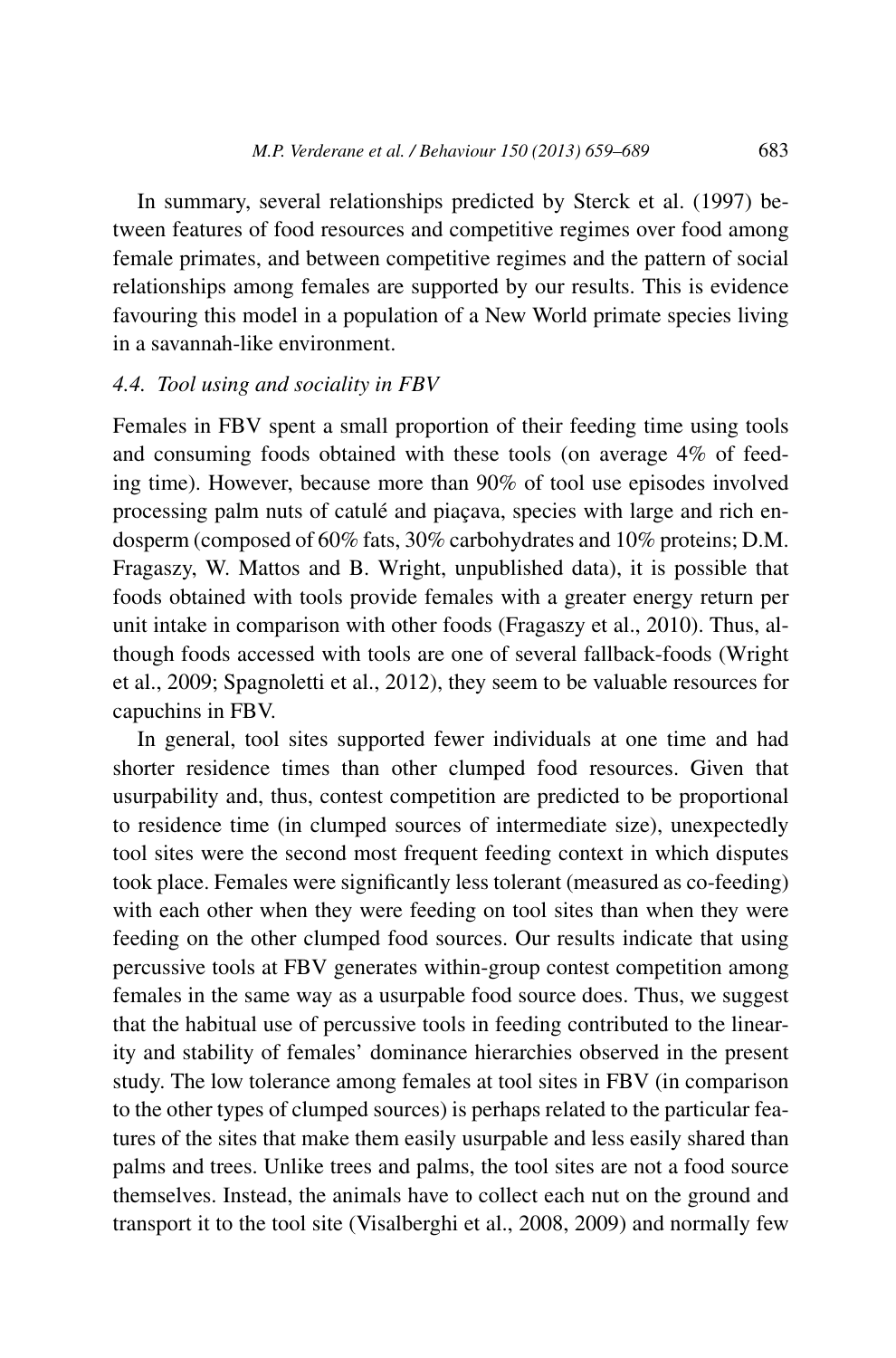nuts can be transported at one time (personal obs.). Most tool sites have a surface of 1.89  $m<sup>2</sup>$  or less and a single hammer stone (Visalberghi et al., 2007). Hammer stones are rare, limiting the opportunity for an individual to bring another stone to a tool site.

To the extent that tolerance supports learning food processing technologies (Coussi-Korbel & Fragaszy, 1995; Fragaszy & Visalberghi, 2004), including feeding tool use in nonhuman primates, it is somewhat surprising that the use of tools provokes less tolerance among females than other feeding contexts. Further studies are necessary to address if tolerance will be evident towards young individuals not yet competing with adults for food resources, but not among adults and older juveniles.

In conclusion, the present study enlarges our knowledge about a New World primate species, for which few longitudinal and naturalistic studies are available, by adding systematic findings on a population living in a semiarid habitat that uses tools to process foods. It adds to evidence linking the features of food sources with food competition and social relations in female primates.

#### **Acknowledgements**

Permission to work in Brazil granted by IBAMA and CNPq to D.F. and E.V. Thanks to the Família M for permission to work at FBV, Jozemar, Arizomar and Marino Junior for their assistance in the field, Noemi Spagnoletti and Eduardo D. Ramos-da-Silva for the data, and Dr. Edoardo Ottoni and an anonymous reviewer for helpful comments on early versions of the manuscript. The authors declare that they have no conflict of interest. Funded by FAPESP (MPV: 06/51578-9 and PI: 06/51577-2), CNPq (420038/2005-1), National Geographic Society, and Leakey Foundation. This research complies with the current Brazilian laws on ethical standards.

#### **References**

- Almeida, S.P. (1998). Frutas nativas do cerrado: caracterização físico-química e fonte potencial de nutrientes. — In: Cerrado: ambiente e flora (Sano, S.M. & Almeida, S.P., eds). EMBRAPA-CPAC, Planaltina, DF, p. 247-285.
- Altmann, J. (1974). Observational study of behaviour sampling methods. Behaviour 49: 227-267.

Altmann, J. (1990). Primate males go where the females are. — Anim. Behav. 39: 193-195.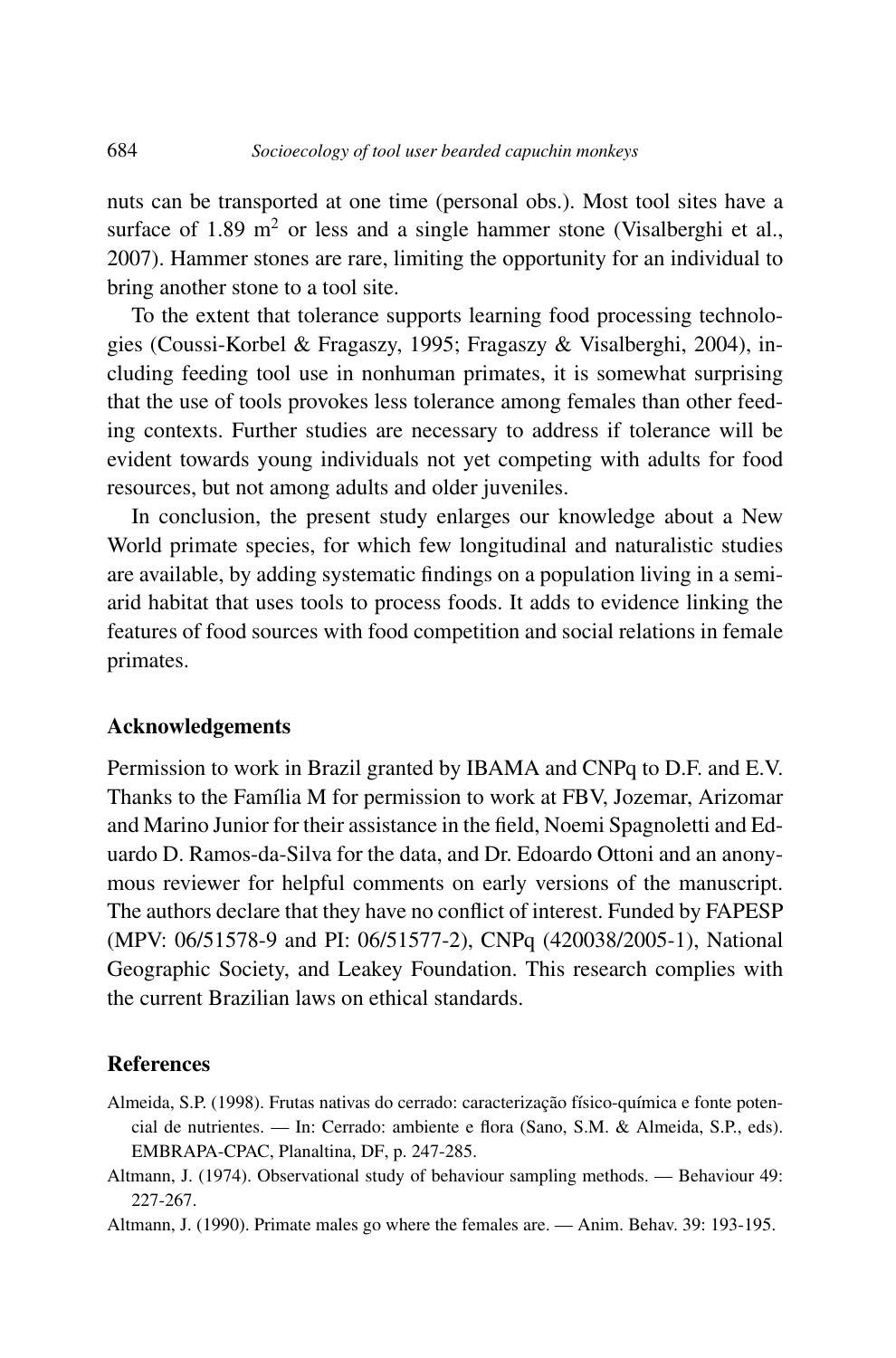- Belisle, P. & Chapais, B. (2001). Tolerated co-feeding in relation to degree of kinship in Japanese macaques. — Behaviour 138: 487-509.
- Boinski, S., Sughrue, K., Selvaggi, L., Quatrone, R., Henry, M. & Cropp, S. (2002). An expanded test of the ecological model of primate social evolution: competitive regimes and female bonding in three species of squirrel monkeys (*Saimiri oerstedii*, *S. boliviensis* and *S. sciureus*). — Behaviour 139: 227-261.
- Cairns, S.J. & Schwager, S.J. (1987). A comparison of association indices. Anim. Behav. 35: 1454-1469.
- Carvalho, M.G., Costa, J.M.C., Souza, V.A.B. & Maia, G.A. (2008). Avaliação dos parâmetros físicos e nutricionais de amêndoas de chichá, sapucaia e castanha-do-gurguéia. — Revista Ciência Agronômica 39: 517-523.
- Chancellor, R.L. & Isbell, L.A. (2009). Food site residence time and female competitive relationships in wild gray-cheeked mangabeys (*Lophocebus albigena*). — Behav. Ecol. Sociobiol. 63: 1447-1458.
- Chapman, C.A. (1987). Flexibility in diets of three species of Costa Rican primates. Folia Primatol. 49: 90-105.
- Coussi-Korbel, S. & Fragaszy, D.M. (1995). On the relation between social dynamics and social learning. — Anim. Behav. 50: 1441-1453.
- Dammhahn, M. & Kappeler, P.M. (2009). Females go where the food is: does the socioecological model explain variation in social organisation of solitary foragers? — Behav. Ecol. Sociobiol. 63: 939-952.
- Di Bitetti, M.S. (2001). Home-range use by the tufted capuchin monkey (*Cebus apella nigritus*) in a subtropical rainforest of Argentina. — J. Zool. Lond. 253: 33-45.
- Dubuc, C., Hughes, K.D., Cascio, J. & Santos, L.R. (2012). Social tolerance in a despotic primate: co-feeding between consortship partners in rhesus macaques. — Am. J. Phys. Anthropol. 148: 73-80.
- Fragaszy, D. & Visalberghi, E. (2004). Socially biased learning in monkeys. Learn. Behav. 32: 24-35.
- Fragaszy, D.M., Izar, P., Visalberghi, E., Ottoni, E.B. & Oliveira, M.G. (2004). Wild capuchin monkeys (*Cebus libidinosus*) use anvils and stone pounding tools. — Am. J. Primatol. 64: 359-366.
- Fragaszy, D.M., Liu, Q., English, M. & Simpson, K. (2010). Energy expenditure and gain from nut-cracking in wild capuchin monkeys (*Cebus libidinosus*) in Piaui, Brazil. — Presented at the XXIII Congress of the International Primatological Society, Kyoto, Japan.
- Garber, P.A. (1993). Seasonal patterns of diet and ranging in two species of tamarin monkeys: stability versus variability. — Int. J. Primatol. 14: 145-166.
- Guimarães, M.G. & Silva, M.S. (2008). Valor nutricional e características químicas e físicas de frutos de murici-passa (*Byrsonima verbascifolia*). — Ciênc. Tecnol. Aliment., Campinas. 27: 787-792.
- Harris, T.A. (2006). Between-group contest competition for food in a highly folivorous population of black and white colobus monkeys (*Colobus guereza*). — Behav. Ecol. Sociobiol. 61: 317-329.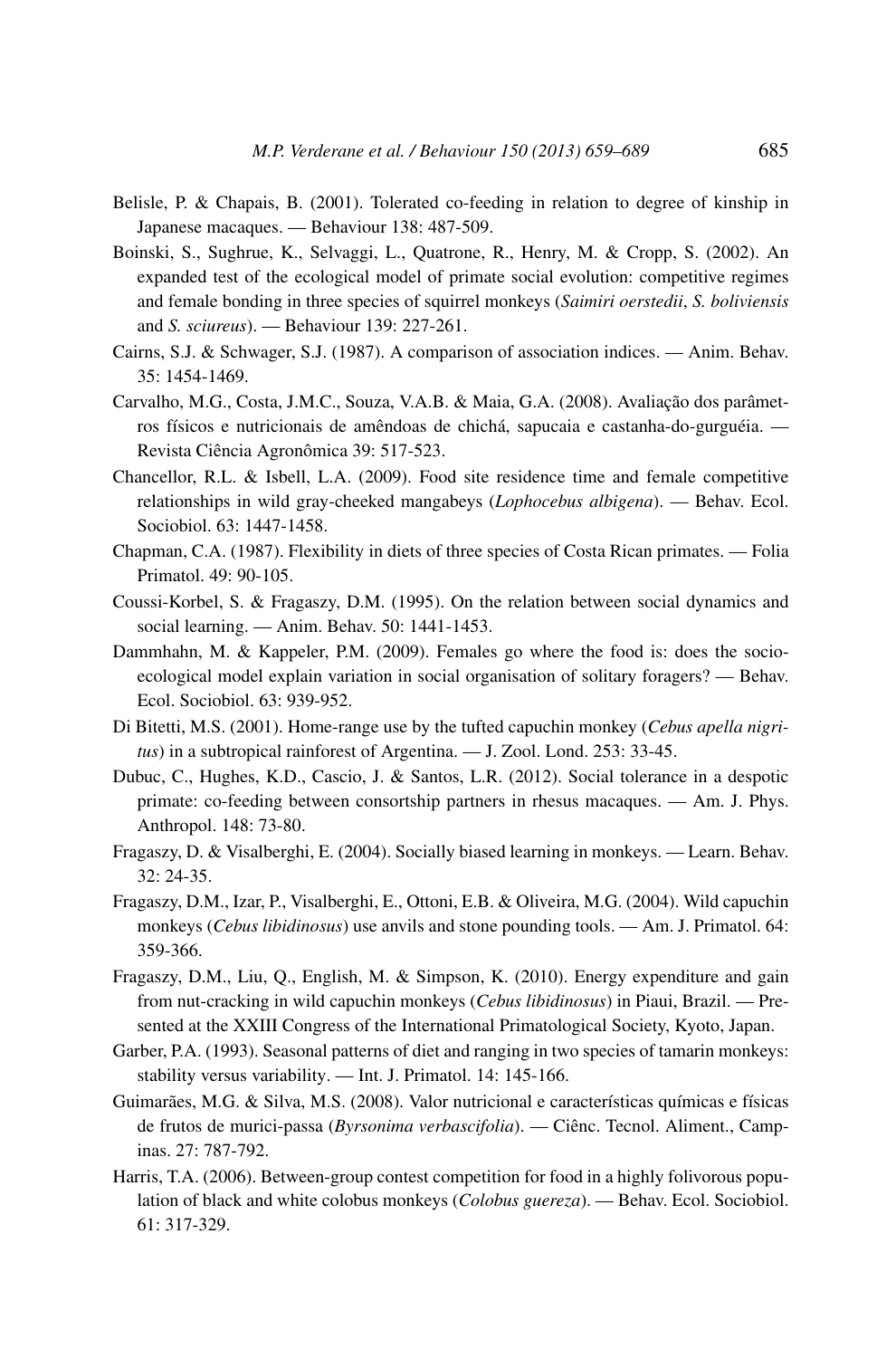- Isbell, L.A. (1991). Contest and scramble competition: patterns of female aggression and ranging bahavior in primates. — Behav. Ecol. 2: 143-155.
- Isbell, L.A. & Pruetz, J.D. (1998). Differences between vervets (*Cercopithecus aethiops*) and patas monkeys (*Erythrocebus patas*) in agonistic interactions between adult females. — Int. J. Primatol. 19: 837-855.
- Isbell, L.A. & Van Vuren, D. (1996). Differential costs of locational and social dispersal and their consequences for female group-living primates. — Behaviour 133: 1-36.
- Isbell, L.A., Pruetz, J.D. & Young, T.P. (1998). Movements of adult female vervets (*Cercopithecus aethiops*) and patas monkeys (*Erythrocebus patas*) as estimators of food resource size, density, and distribution. — Behav. Ecol. Sociobiol. 42: 123-133.
- Izar, P. (2004). Female social relationships of *Cebus apella nigritus* in a southeastern Atlantic forest: an analysis through ecological models of primate social evolution. — Behaviour 141: 71-99.
- Izar, P., Verderane, M.P., Peternelli-dos-Santos, L., Mendonça-Furtado, O., Presotto, A., Tokuda, M., Visalberghi, E. & Fragaszy, D.M. (2012). Flexible and conservative features of social systems in tufted capuchin monkeys: comparing the sociecology of *Sapajus libidinosus* and *Sapajus nigritus*. — Am. J. Primatol. 74: 315-331.
- Izawa, K. (1980). Social behavior of wild black-capped capuchin (*Cebus apella*). Primates 21: 443-467.
- Jack, K.M. & Fedigan, L.M. (2009). Female dispersal in a female-philopatric species, *Cebus capucinus*. — Behaviour 146: 471-497.
- Janson, C.H. (1985). Aggressive competition and individual food consumption in wild brown capuchin monkeys (*Cebus apella*). — Behav. Ecol. Sociobiol. 18: 125-138.
- Janson, C.H. (1988). Food competition in brown capuchin monkeys (*Cebus apella*): quantitative effects of group size and tree productivity. — Behaviour 10: 53-76.
- Janson, C.H. (1990). Ecological consequences of individual spatial choice in foraging groups of brown capuchin monkeys, *Cebus apella*. — Anim. Behav. 40: 922-934.
- Janson, C.H. & Chapman, C.A. (1999). Resources and primate community structure. In: Primate communities (Fleagle, J.G., Janson, C.H. & Reed, K.E., eds). Cambridge University Press, Cambridge.
- Janson, C.H. & van Schaik, C.P. (1988). Recognizing the many faces of primate food competition: methods. — Behaviour 105: 165-186.
- Kappeler, P.M. & van Schaik, C.P. (2002). Evolution of primate social systems. Int. J. Primatol. 20: 707-740.
- Koenig, A. (2000). Competitive regimes in forest-dwelling hanuman langur females (*Semnopithecus entellus*). — Behav. Ecol. Sociobiol. 48: 93-109.
- Koenig, A., Beise, J., Chalise, M.K. & Ganzhorn, J.U. (1998). When females should contest for food: testing hypotheses about resource density, distribution, size and quality with Hanuman langurs (*Presbytis entellus*). — Behav. Ecol. Sociobiol. 42: 225-237.
- Lu, A., Koenig, A. & Borries, C. (2008). Formal submission, tolerance and socioecological models: a test with female Hanuman langurs. — Anim. Behav. 76: 415-428.
- Lynch Alfaro, J.W. (2007). Subgrouping patterns in a group of wild *Cebus apella nigritus*. Int. J. Primatol. 28: 271-289.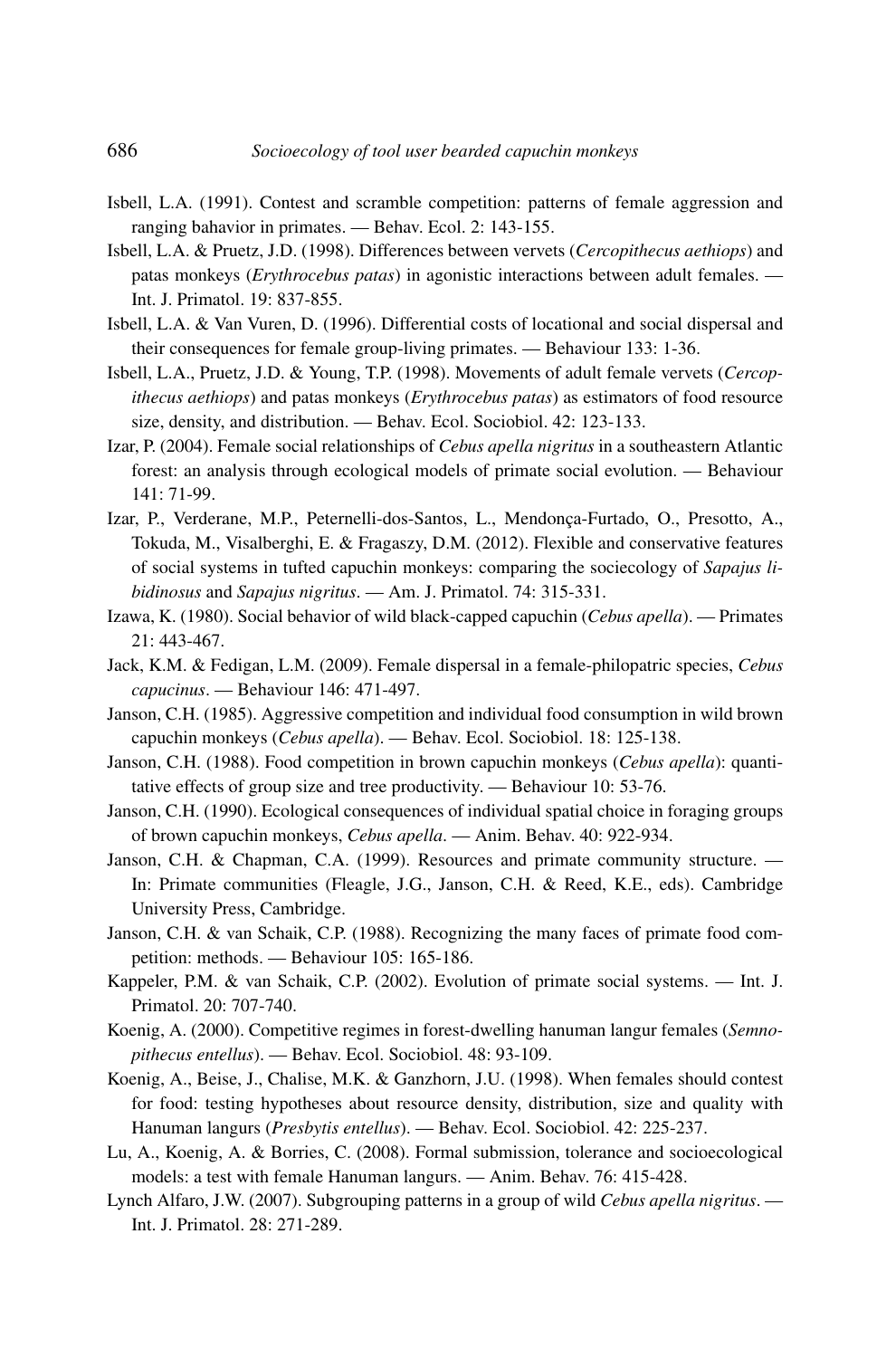- Lynch Alfaro, J.W., Boubli, J.P., Olson, L.E., DiFiore, A., Wilson, B., Gutierrez-Espeleta, G.A., Chiou, K.L., Schulte, M., Neitzel, S., Ross, V., Schwochow, D., Nguyen, M., Farias, I., Janson, C. & Alfaro, M.E. (2012a). Explosive Pleistocene range expansion leads to widespread Amazonian sympatry between robust and gracile capuchin monkeys. — J. Biogeograph. 39: 272-288.
- Lynch Alfaro, J.W., Silva Jr., J.S. & Rylands, A.B. (2012b). How different are robust and gracile capuchin monkeys? An argument for the use of *Sapajus* and *Cebus*. — Am. J. Primatol. 74: 273-286.
- Moura, A.C.A. (2007). Stone banging by wild capuchin monkeys: an unusual auditory display. — Folia Primatol. 78: 36-45.
- Nakagawa, N. (2008). Despotic wild patas monkeys (*Erythrocebus patas*) in Kala Maloue, Cameroon. — Am. J. Primatol. 70: 238-246.
- Oliveira, P.S. & Marquis, R.J. (2002). The Cerrados of Brazil: ecology and natural history of a neotropical savanna. — Columbia University Press, New York, NY.
- Ottoni, E.B. & Izar, P. (2008). Capuchin monkey tool use: overview and implications. Evol. Anthropol. 17: 171-178.
- Peres, C.A. (1993). Structure and spatial organization of an Amazonian terra firme forest primate community. — J. Trop. Ecol. 9: 259-276.
- Pruetz, J.D. & Isbell, L.A. (2000). Correlations of food distribution and patch size with agonistic interactions in female vervets (*Chlorocebus aethiops*) and patas monkeys (*Erythrocebus patas*) living in simple habitats. — Behav. Ecol. Sociobiol. 49: 38-47.
- Rendall, D. & Di Fiore, A. (2007). Homoplasy, homology, and the perceived special status of behavior in evolution. — J. Hum. Evol. 52: 504-521.
- Robbins, M.M. (2008). Feeding competition and agonistic relationships among bwindi gorilla beringei. — Int. J. Primatol. 29: 999-1018.
- Roesler, R., Malta, L.G., Carrasco, L.C., Holanda, R.B., Sousa, C.A.S. & Pastore, G.M. (2007). Atividade antioxidante de frutas do cerrado. — Ciênc. Tecnol. Aliment., Campinas. 27: 787-792.
- Rubenstein, D.I. & Wrangham, R.W. (1986). Ecological aspects of social evolution. Princeton University Press, Princeton, NJ.
- Silva, M.R., Lacerda, D.B.C.L., Santos, G.G. & Martins, D.M.O. (2008). Caracterização química de frutos nativos do cerrado. — Ciência Rural. 38: 1790-1793.
- Snaith, T.V. & Chapman, C.A. (2007). Primate group size and socioecological models: do folivores really play by different rules? — Evol. Anthropol. 16: 94-106.
- Spagnoletti, N., Visalberghi, E., Verderane, M.P., Ottoni, O., Izar, P. & Fragaszy, D. (2012). Stone tool use in wild bearded capuchin monkeys, *Cebus libidinosus*. Is it a strategy to overcome food scarcity? — Anim. Behav. 83: 1285-1294.
- Spironello, W.R. (2001). The brown capuchin monkey (*Cebus apella*). Ecology and home range requerements in Central Amazonia. — In: The ecology and conservation of a fragmented forest (Bierregaard, R.O., Gascon Jr., C., Lovejoy, T.E. & Mesquita, R., eds). Yale University Press, New Haven, CT, p. 271-283.
- Su, H.H. & Birky, W.A. (2007). Within-group female–female agonistic interactions in Taiwanese macaques (*Macaca cyclopis*). — Am. J. Primatol. 69: 199-211.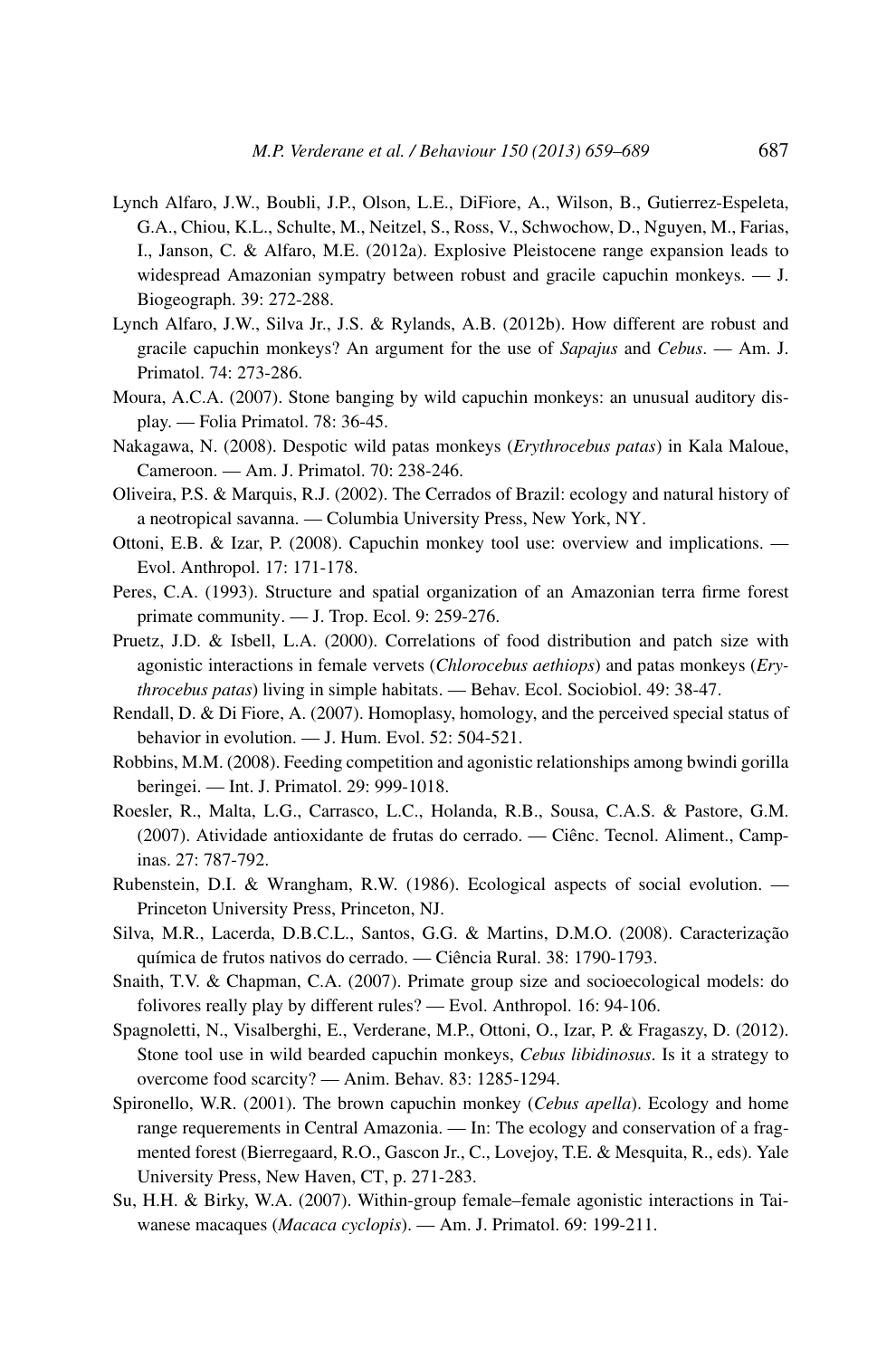- Sterck, E.H.M. & Steenbeek, R. (1997). Female dominance relationships and food competition in the sympatric thomas langur and long-tailed macaque. — Behaviour 134: 749-774.
- Sterck, E.H.M., Watts, D.P. & van Schaik, C.P. (1997). The evolution of female social relationships (in nonhuman primates). — Behav. Ecol. Sociobiol. 41: 291-309.
- Strier, K.B. (1989). Effects of patch size on feeding associations in muriquis (*Brachyteles arachnoides*). — Folia Primatol. 52: 70-77.
- Strier, K.B. (2007). Primate behavioral ecology, 3rd edn. Pearson, New York, NY.
- Strier, K.B. (2009). Seeing the forest through the seeds: mechanisms of primate behavioral diversity from individuals to populations and beyond. — Curr. Anthropol. 50: 213-228.
- Teichroeb, J.A. & Sicotte, P. (2009). Test of the ecological-constraints model on ursine colobus monkeys (*Colobus vellerosus*) in Ghana. — Am. J. Primatol. 71: 49-59.
- Terborgh, J. (1983). Five New World monkeys. Princeton University Press, Princeton, NJ.
- Tiddi, B., Aureli, F., Sorrentino, E.P., Janson, C.H. & Schino, G. (2011). Grooming for tolerance? Two mechanisms of exchange in wild tufted capuchin monkeys. — Behav. Ecol. 22: 663-669.
- Trivers, R.L. (1972). Parental investment and sexual selection. In: Sexual selection and the descent of man (Campbell, B., ed.). Heinemann, London, p. 136-179.
- van Doorn, A.C., O'Riain, M.J. & Swedell, L. (2010). The effects of extreme seasonality of climate and day length on the activity budget and diet of semi-commensal Chacma Baboons (*Papio ursinus*) in the cape peninsula of South Africa. — Am. J. Primatol. 72: 104-112.
- van Hooff, J.A.R.A.M. & Wensing, J.A.B. (1987). Dominance and its behavioral measures in a captive wolf pack. — In: Man and wolf (Frank, H., ed.). Dr. W. Junk, Dordrecht, p. 219-252.
- van Schaik, C.P. (1989). The ecology of social relationships amongst female primates. In: Comparative socioecology: the behavioural ecology of humans and other mammals (Standen, V. & Foley, R.A., eds). Blackwell, Oxford, p. 195-218.
- van Schaik, C.P., Deaner, R.O. & Merrill, M.Y. (1999). The conditions for tool use in primates: implications for the evolution of material culture. — J. Human Evol. 36: 719-741.
- Ventura, R., Majolo, B., Koyama, N.F., Hardie, S. & Schino, G. (2006). Reciprocation and interchange in wild Japanese macaques: grooming, cofeeding, and agonistic support. — Am. J. Primatol. 68: 1138-1149.
- Verderane, M.P. (2010). Socioecologia de macacos-prego (*Cebus libidinosus*) em área de ecótono cerrado/caatinga. — PhD dissertation, University of São Paulo, São Paulo.
- Viana, D.R., Vieira, R.M.S.P., Neto, S.F. & Alvalá, R.C.S. (2010). Avaliação espaço-temporal das mudanças de cobertura da terra no núcleo de desertificação de Gilbués-PI. — Presented at the II International Conference: climate, sustainability and development in semi-arid regions, Fortaleza, Brasil.
- Visalberghi, E., Fragaszy, D.M., Ottoni, E.B., Izar, P., Oliveira, M.G. & Andrades, F.R.D. (2007). Characteristics of hammer stones and anvils used by wild bearded capuchin monkeys (*Cebus libidinosus*) to crack open palm nuts. — Am. J. Phys. Anthropol. 132: 426-444.